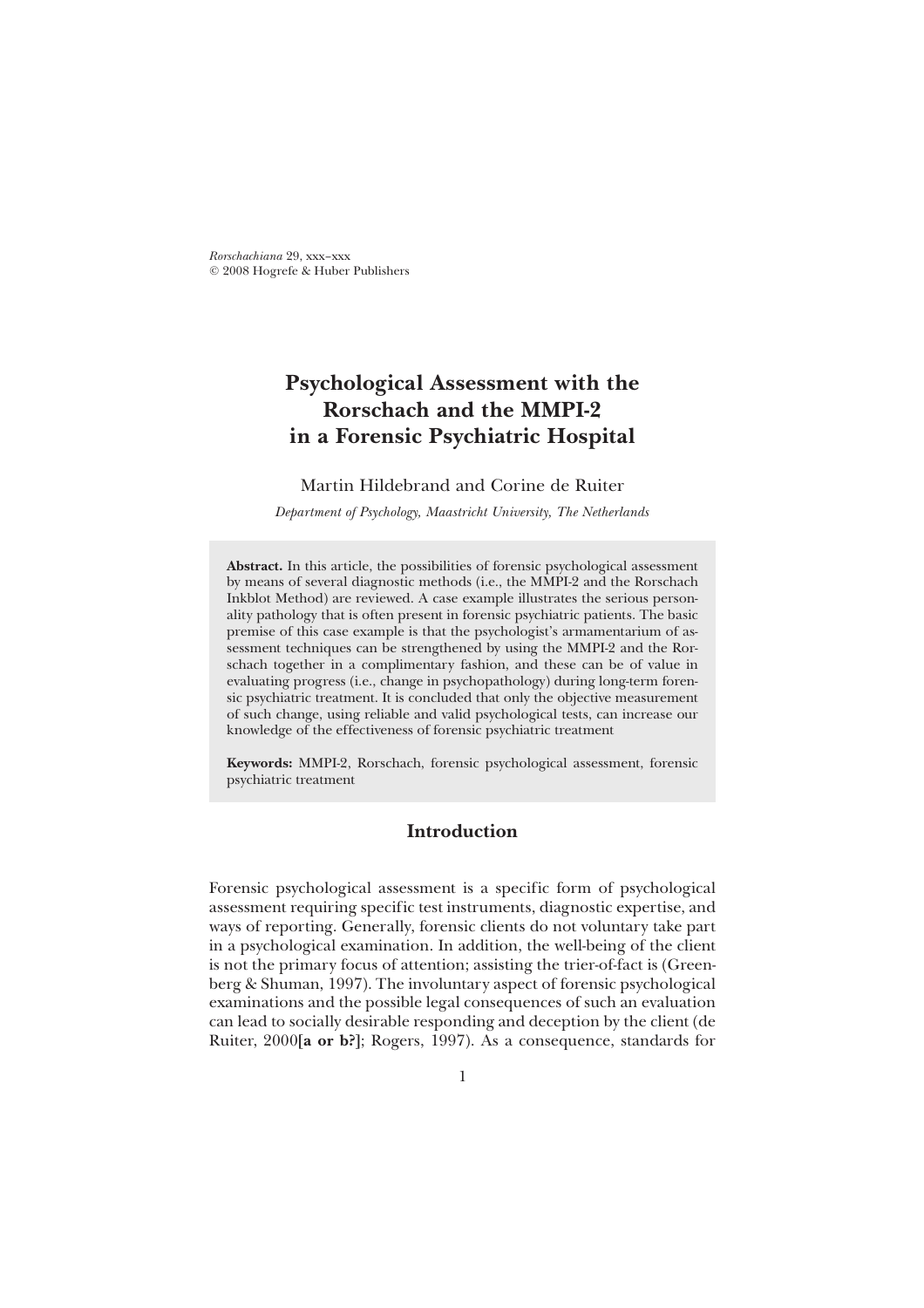forensic assessment are higher compared to standards for diagnostic assessment in a clinical context (American Psychology-Law Society [AP-LS], 1991). For this reason, in several Anglo-Saxon countries specific professional training programs exist as well as a specific professional ethics code for forensic psychologists (see, among others, AP-LS, 1991; British Psychological Society, 2002). Forensic psychologists need to base their judgment on the evaluated individual in detail and thoroughly test several competing hypotheses before answering the diagnostic questions (Art. VI.B. and VI.C., AP-LS, 1991).

In this article, we clarify the possibilities of forensic psychological assessment by means of several diagnostic issues that are the focus of attention in forensic psychological assessment. Also, a case example is presented. The basic premise of this case example is that the psychologist's armamentarium of assessment techniques can be strengthened by using the MMPI-2 and the Rorschach together in a complimentary fashion, and these can be of value in evaluating the effectiveness of forensic psychiatric treatment. First of all, however, we provide a brief overview of the legal context in which the treatment of personality disordered offenders takes place in The Netherlands. (For a more extensive discussion of Dutch criminal law in relation to mentally disordered offenders, see de Ruiter and Hildebrand, 2003). Finally, we review the findings from recent studies on the prevalence of personality disorders and research into treatment effectiveness in different forensic settings in The Netherlands.

# **Disposal to Be Involuntarily Admitted to a Forensic Psychiatric Hospital on Behalf of the State**

According to the Dutch Code of Criminal Procedure (*Wetboek van Strafvordering*, Sv., Article 352, Section 2) and the Dutch Code of Criminal Law (*Wetboek van Strafrecht*, Sr., Article 39), as a general rule, in cases where the criminal act is legally proven but the offender cannot be held responsible for the crime he committed because of mental defect or disorder, the offender will not be considered punishable. Dutch criminal law recognizes two measures that can be applied to mentally disturbed offenders. First, the law offers the possibility for a defendant who is found not responsible for the crime to be admitted to a psychiatric hospital, but only if he is a danger to himself or to others or to the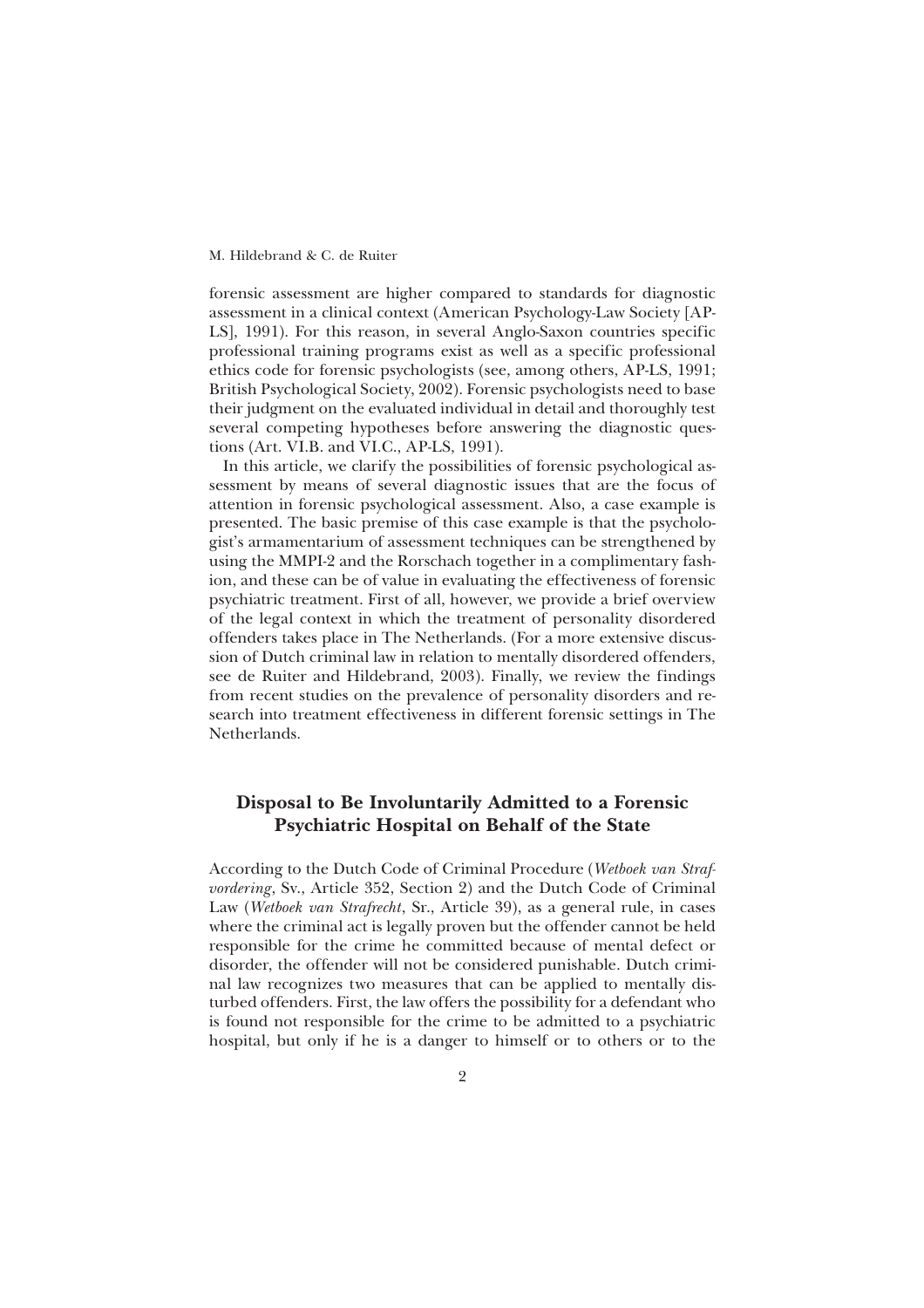general safety of persons or property (Article 37, Section 1 Sr.). Second, Article 37a of the Dutch Code of Criminal Law states that a defendant who, at the time of the alleged crime, suffered from a mental defect or disorder may receive what is called a "disposal involuntary admittance to a forensic psychiatric hospital on behalf of the state" (*maatregel van terbeschikkingstelling, TBS*). In the remainder of this article, we will refer to this judicial measure as a "TBS order."

The law requires that *at least* two experts from different disciplines report on the defendant, before the trial court can decide to impose a TBS order. One of the experts must be a psychiatrist (Article 37a, Section 3 and Article 37, Section 2 Sr.). A TBS order can be imposed by the court if the following conditions apply (Article 37a Sr.):

- 1. The defendant must suffer from a mental disorder, which means that his responsibility for the alleged crime is (severely) diminished or absent. In the following, we elaborate on the degrees of criminal responsibility in the Dutch legal system.
- 2. The crime carries a prison sentence of at least 4 years, or the offense belongs to a category of offenses carrying a lesser sentence specifically mentioned in the law.
- 3. There is a risk for the safety of other people or for the general safety of persons or goods.

In theory, a TBS order is of indefinite duration (Article 38e, Section 2 Sr.). Initially imposed for 2 years (Article 38d, Section 1 Sr.), it may be extended for 1- or 2-year periods as the court re-evaluates the patient to determine whether the risk for the safety of other people or for the general safety of persons or goods is still too high (Article 38d, Section 2 Sr.). TBS involves involuntary admission to a specialized maximum-security forensic psychiatric hospital (Article 37d, Section 1 Sr.) aimed at motivating the patient to participate voluntarily in the treatment programs offered by the hospital. The implication for clinical practice is that it is legally permitted to place a patient in a living group with fellow patients and to structure his daily life in such a way that it is almost impossible for him to avoid contact with members of the hospital staff. However, patients are free to refuse, for example, pharmacotherapy and to avoid participating in specific therapeutic activities such as psychotherapy. Because the TBS order can be extended as long as the TBS patient poses a risk, refusal of treatment generally implies a prolonged stay in the hospital. Although there are (rather large) differences in the treatment models the 13 Dutch forensic psychiatric hospitals adhere to,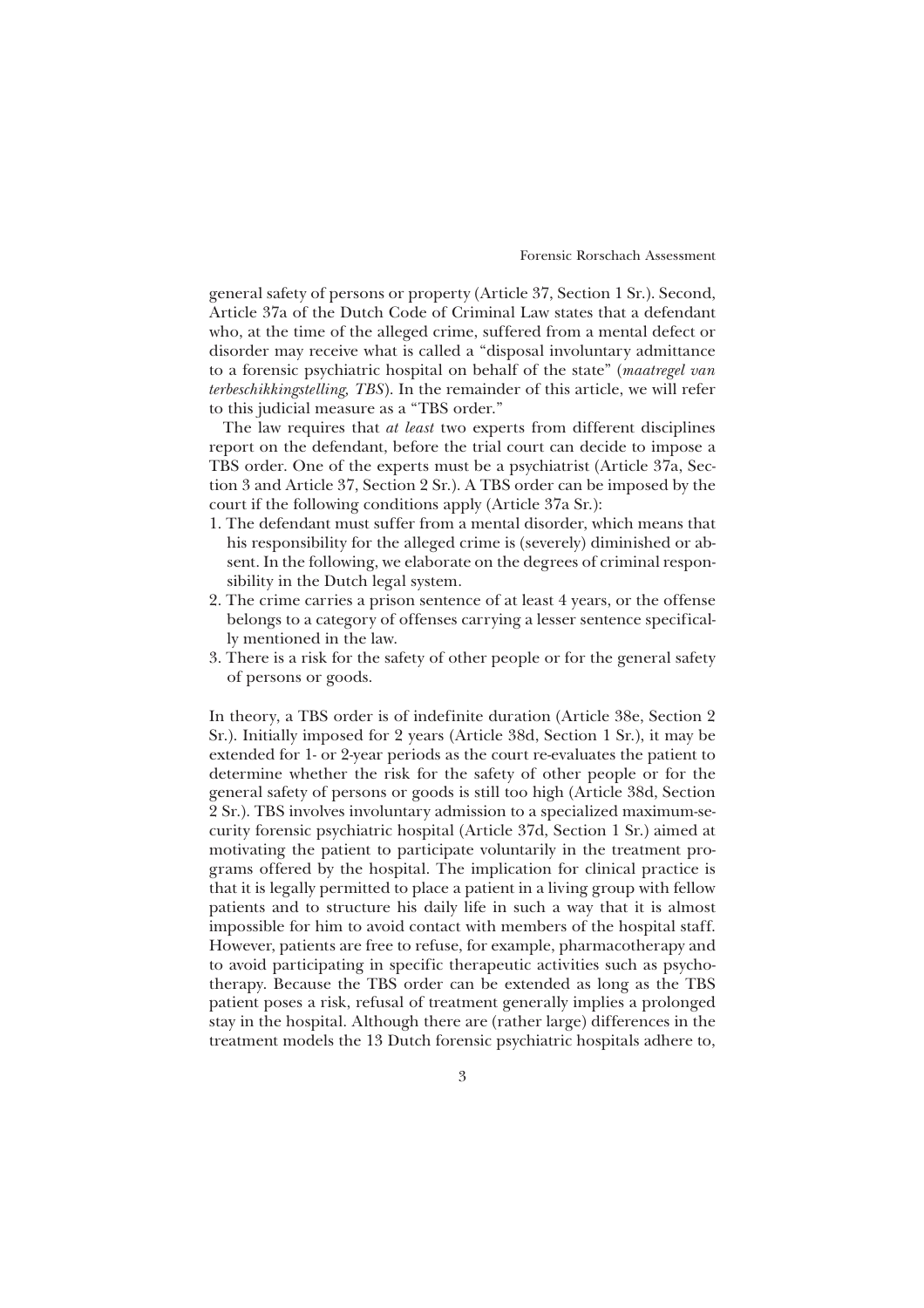the treatment provided within the legal framework of the TBS generally strives to effect behavioral change that leads to a reduction in violence risk.

# **Prevalence of Psychiatric Disorders in TBS Patients**

During the past decade, the number of beds in forensic hospitals in The Netherlands has shown a steady increase from 650 in 1995 to around 1650 in 2006 (Dienst Justitiële Inrichtingen, 2006**[not in refs]**). Approximately 95% of patients are male, 28% are nonnative (mostly Antillean, Surinamese, Indonesian, Turkish, Moroccan), and 83% have only elementary school or lower vocational training. The offenses for which they are sentenced are violent crimes, such as (attempted) murder or manslaughter, rape, indecent assault, arson, pedosexual offences, robbery, and extortion (van Emmerik, 2001**[not in refs]**).

Research has shown that 25% of TBS patients suffer from a psychotic disorder (18% schizophrenia, 2% organic psychosis, and 5% other psychotic disorders), and approximately 80% fulfill diagnostic criteria for one or more DSM-III-R or DSM-IV personality disorders (American Psychiatric Association, 1994; van Emmerik, 2001**[not in refs]**; Greeven, 1997; Hildebrand & de Ruiter, 2004). In sharp contrast to the situation in North America, a large proportion of patients in Dutch forensic psychiatric hospitals have a personality disorder (PD) without a concomitant major mental disorder. In a sample of 94 TBS patients from the Dr. Henri van der Hoeven Kliniek, using the Dutch version of the Structured Interview for DSM-IV Personality Disorders (SIDP; Pfohl, Blum, & Zimmerman, 1995) Hildebrand and De Ruiter (2004) found that 66% fulfilled diagnostic criteria for a Cluster B personality disorder; for Cluster A, 29% fulfilled criteria and for Cluster C, 22%. The most frequently diagnosed Cluster B disorders were: antisocial (48%), narcissistic (28%), and borderline (26%). Paranoid PD also had a relatively high prevalence rate (19%). Lifetime comorbidity between Axis I and Axis II disorders was 72%; 48% met criteria for at least one substance-related disorder (Hildebrand & de Ruiter, 2004). Seventeen percent of the sample met criteria for schizophrenia or another psychotic disorder.

Timmerman and Emmelkamp (2001) studied the prevalence of DSM-III-R Axis I and Axis II disorders with standardized semistructured interviews in a sample of 39 TBS patients from Forensic Psychiatric Center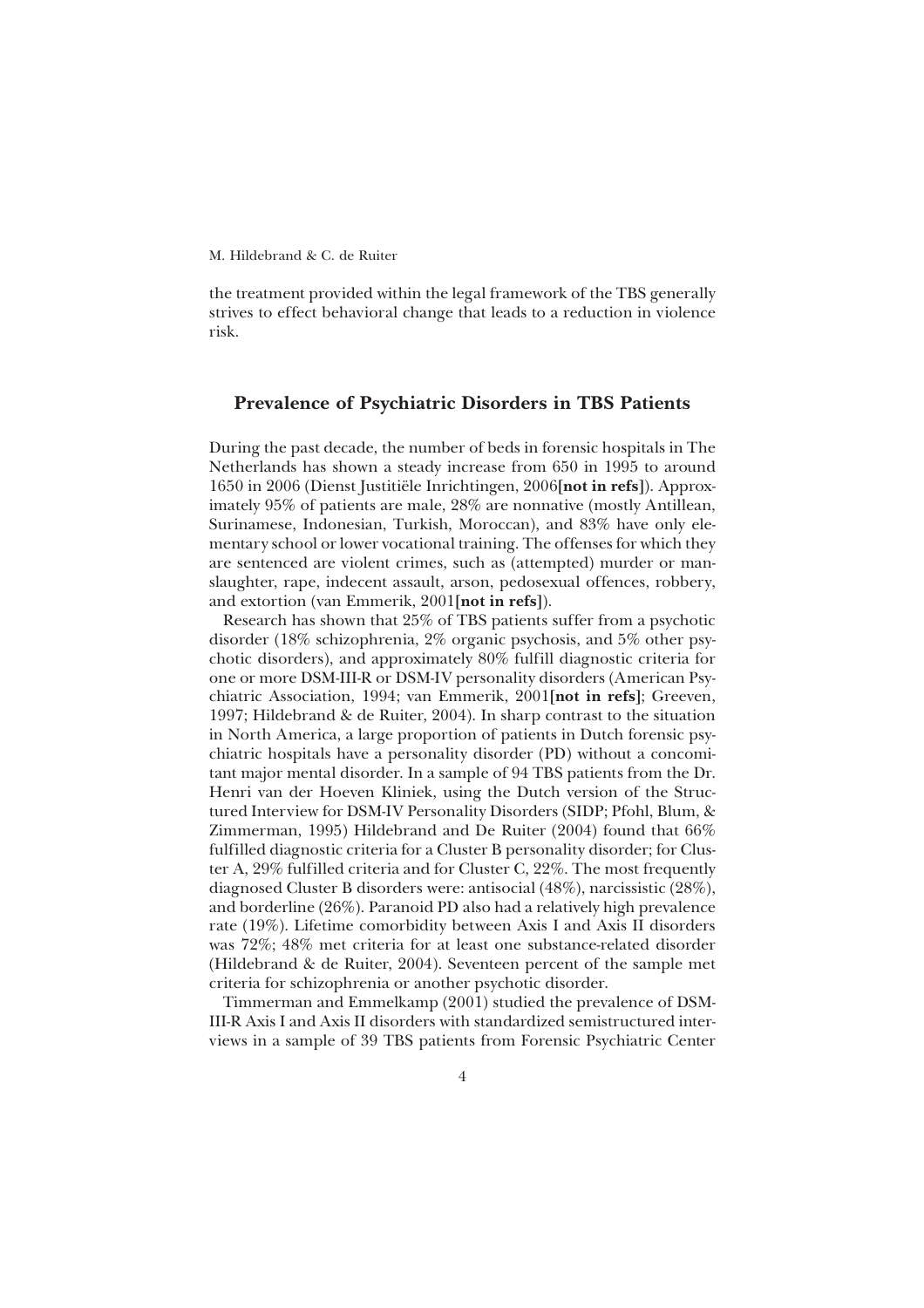Veldzicht. They found that 87% received a diagnosis of PD, most often from Cluster B. Only 3 of the 39 patients were diagnosed with a major mental disorder (schizophrenia, bipolar disorder).

# **Treatment Under the TBS Order**

Every forensic psychiatric hospital has a legal obligation to (1) provide security to society, (2) treatment for the offender-patient, and (3) to protect the civil rights of the latter. These three components need to be balanced in the forensic psychiatric setting and each hospital makes its own choices in this regard, in conjunction with its therapeutic model and level of security. Although the treatment models of the hospitals vary, they all involve a composite of education, work training, individual and group psychotherapy, and creative arts and leisure activities. The general treatment aim is a reduction in future violence risk by means of a positive change in those factors that are associated with (sexual) violence for the individual patient. For instance, in cases of schizophrenia, treatment is focused on psycho-education about psychosis and its precursors, on medication adherence, and daily living skills. Patients with personality disorders participate in various group-therapy programs, such as social skills training, and aggression and impulsivity management. There are special programs for substance abusers and sex offenders. Almost all patients receive individual psychotherapy that focuses on their individual risk factors for reoffending by means of the so-called offense script and relapse prevention (van Beek, 1999). Education and job training are an important aspect of treatment, because many patients are lacking the skills they need to be successful on the job market (de Ruiter, 2000**[a or b?]**).

## **Observation and Assessment**

Prior to admission to the hospital, the prospective patient is visited while he is still in prison. These visits are meant to provide the new patient with some basic information about the hospital and to get to know him. The first months of his actual stay at the hospital are used for extensive observation, assessment, and preparation for treatment. From the first day on, the patient has a program of daily activities, including work,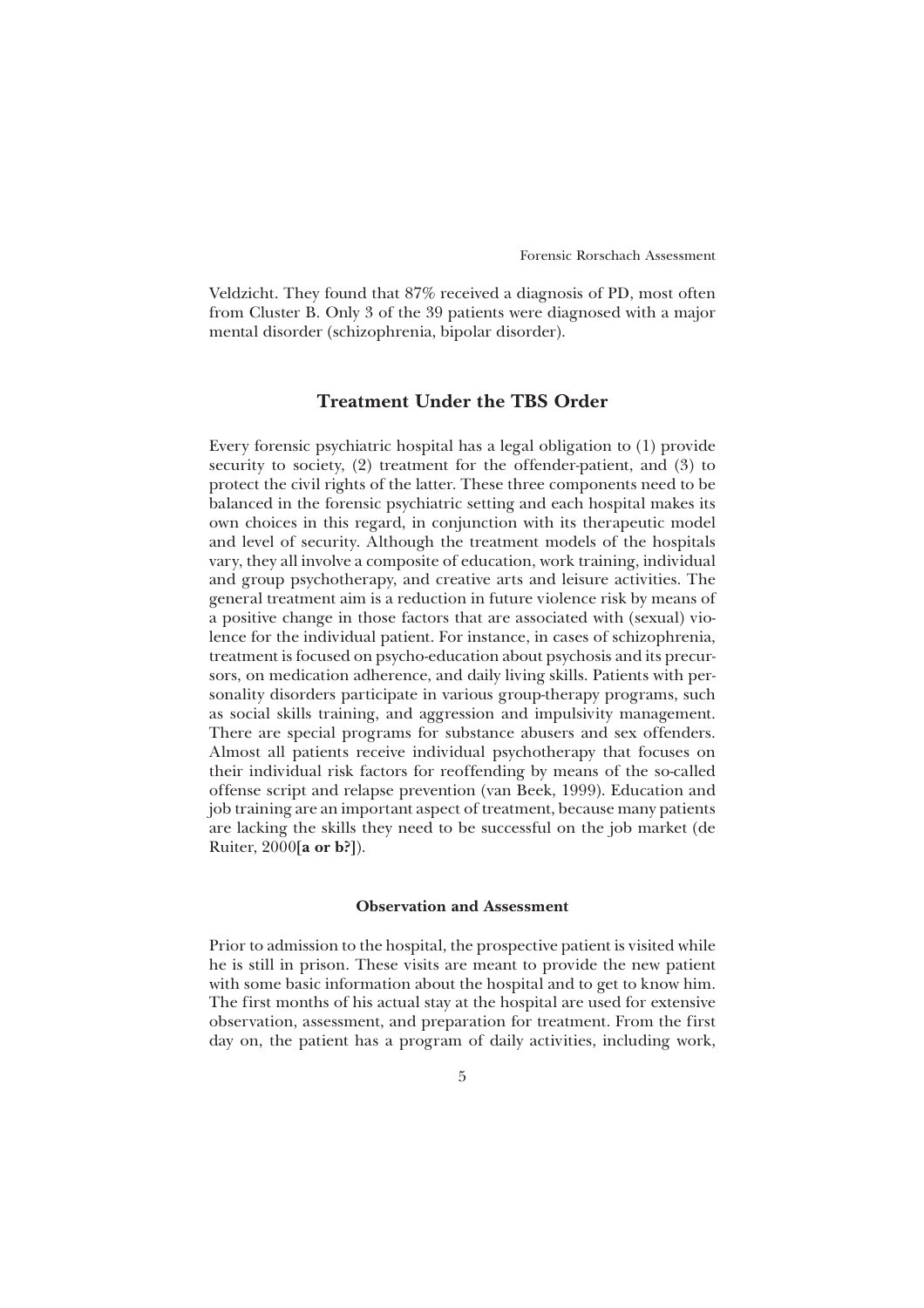education, creative arts, and sports. Work supervisors, group leaders, and teachers observe patients during their activities and report on their observations.

During this period, forensic psychologists see the patient for personality and cognitive assessment. The objective of personality assessment is to obtain insight into the factors that are related to the patient's risk of violence. To this end, semistructured interviews (for DSM-IV Axis II disorders and the Psychopathy Checklist-Revised interview), self-report personality inventories such as the Minnesota Multiphasic Personality Inventory-2 (MMPI-2, Butcher, Dahlstrom, Graham, Tellegen, & Kaemmer, 1989), as well as anger, impulsivity, and interpersonal behavior scales and indirect tests (e.g., the Rorschach Inkblot Method; Exner, 1993) are administered. Personality assessment results are used to help formulate treatment goals and a treatment plan, and to provide standardized information for empirical research. The findings from the cognitive assessment result in a plan for work and education.

## **Evaluation of Treatment**

Treatment progress is evaluated on a regular basis, e.g., every 3 months, both orally and in writing. The patient's progress is discussed with fellow patients during a meeting with the living group and during a meeting with the persons (teachers, therapists, etc.) who are involved in the patient's treatment. In most hospitals, after a period of time (e.g., 1 year) the patient is retested with a number of the personality tests that were administered upon admission to the hospital. In this way, objective instruments provide information on the patient's progress. Important phases in the treatment process, such as extended leave, are discussed at evaluations.

#### **Resocialization**

In general, hospital staff aims to limit the duration of the inpatient treatment phase for each patient, of course without losing sight of society's safety. When feasible, a patient is placed in a so-called "transmural setting." These patients are supported by a special team of group leaders of the hospital, who supervise them during this resocialization phase.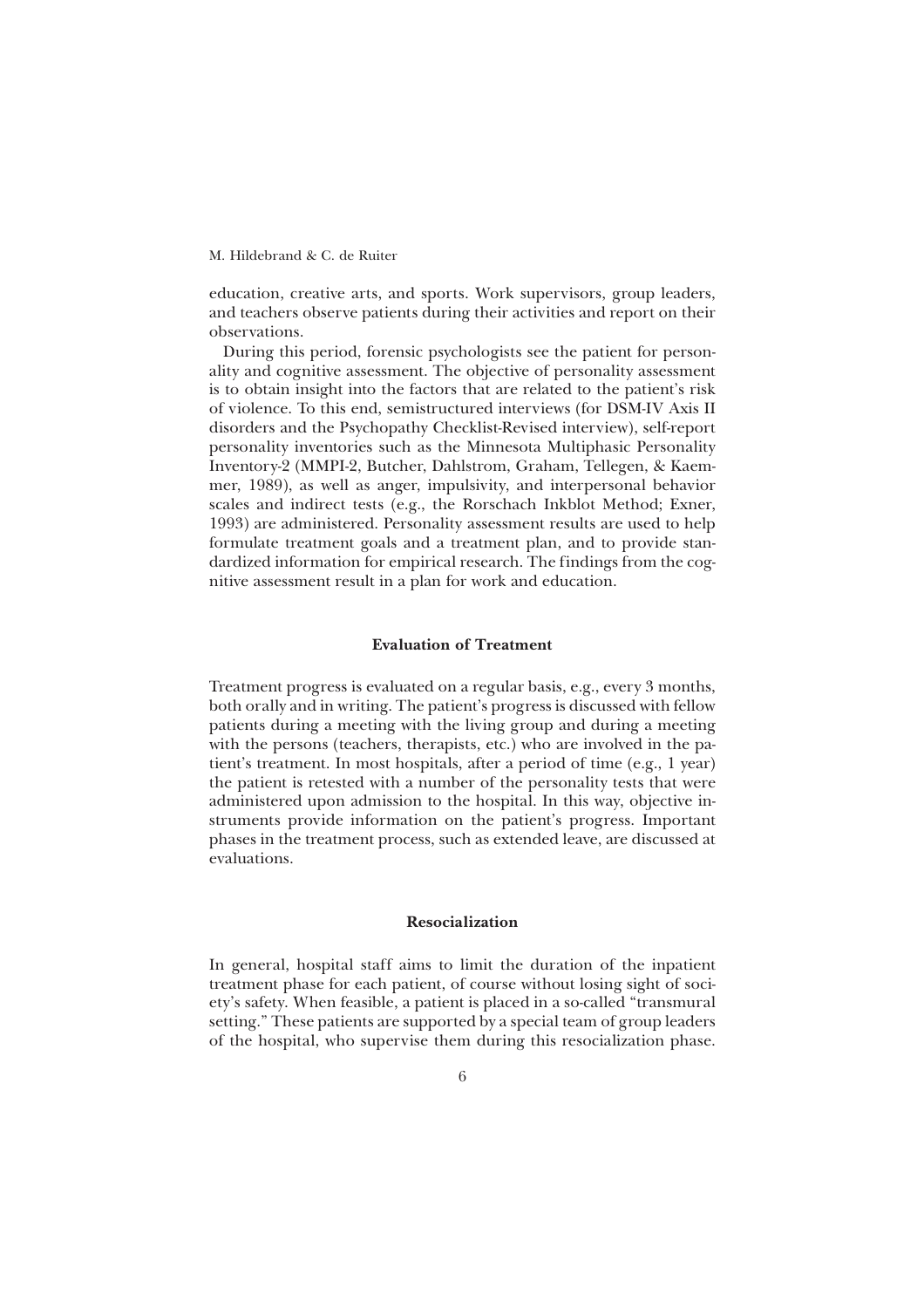Supervision is sometimes conducted in collaboration with other mental health institutions, such as half-way houses.

## **Violence Risk Assessment and Management Under the TBS Order**

Risk assessment and management are ongoing tasks of the staff of forensic psychiatric hospitals where TBS patients stay. All proposals for extensions of leave have to be announced to the Ministry of Justice, who carries the ultimate responsibility for the execution of the TBS order. Leave decisions that have to be approved include, for instance, the first time the TBS patient is allowed outside the physical security of the institution, still under staff supervision, travel without staff supervision, and leave on probation.

Every 1 or 2 years, the patient's case has to be reviewed by the court (Article 38d, Section 1 Sr.), which decides whether the TBS needs to be extended or can be terminated in the individual case. The forensic hospital has to submit a report to the court that gives information on the mental disorder of the patient, treatment progress, the assessment of recidivism risk, and advice on the extension or termination of the TBS. Judges do not always follow the hospital's advice; in one in five cases they opt for termination of the TBS against the latter's advice. Several studies have shown that forensic hospital staff is better at predicting recidivism in their patients than judges. In a long-term follow-up (> 5 years) of 40 patients who had been treated at the Van der Hoeven Kliniek, violent recidivism rates of patients who had been released by the judge against the hospital's advice were significantly higher than recidivism rates of patients released on the hospital's advice (25% vs. 55%; Niemantsverdriet, 1993). Similar findings are reported by van Emmerik (1989) and Leuw (1999).

Nowadays, as a general procedure, structured clinical guidelines for the assessment of violence risk (e.g., the HCR-20; Webster, Douglas, Eaves, & Hart, 1997; Dutch translation: Philipse, de Ruiter, Hildebrand, & Bouman, 2000) and sexual violence risk (SVR-20; Boer, Hart, Kropp, & Webster, 1997; Dutch translation: Hildebrand, de Ruiter, & van Beek, 2001) are administered and judgments on the patient's risk are based on these structured methods. These instruments are significantly better predictors of violent recidivism than unstructured clinical judgment (de Vogel, de Ruiter, van Beek, & Mead, 2004; de Vogel, de Ruiter, Hildebrand, Bos, & van de Ven, 2004). Typically, these instruments consist of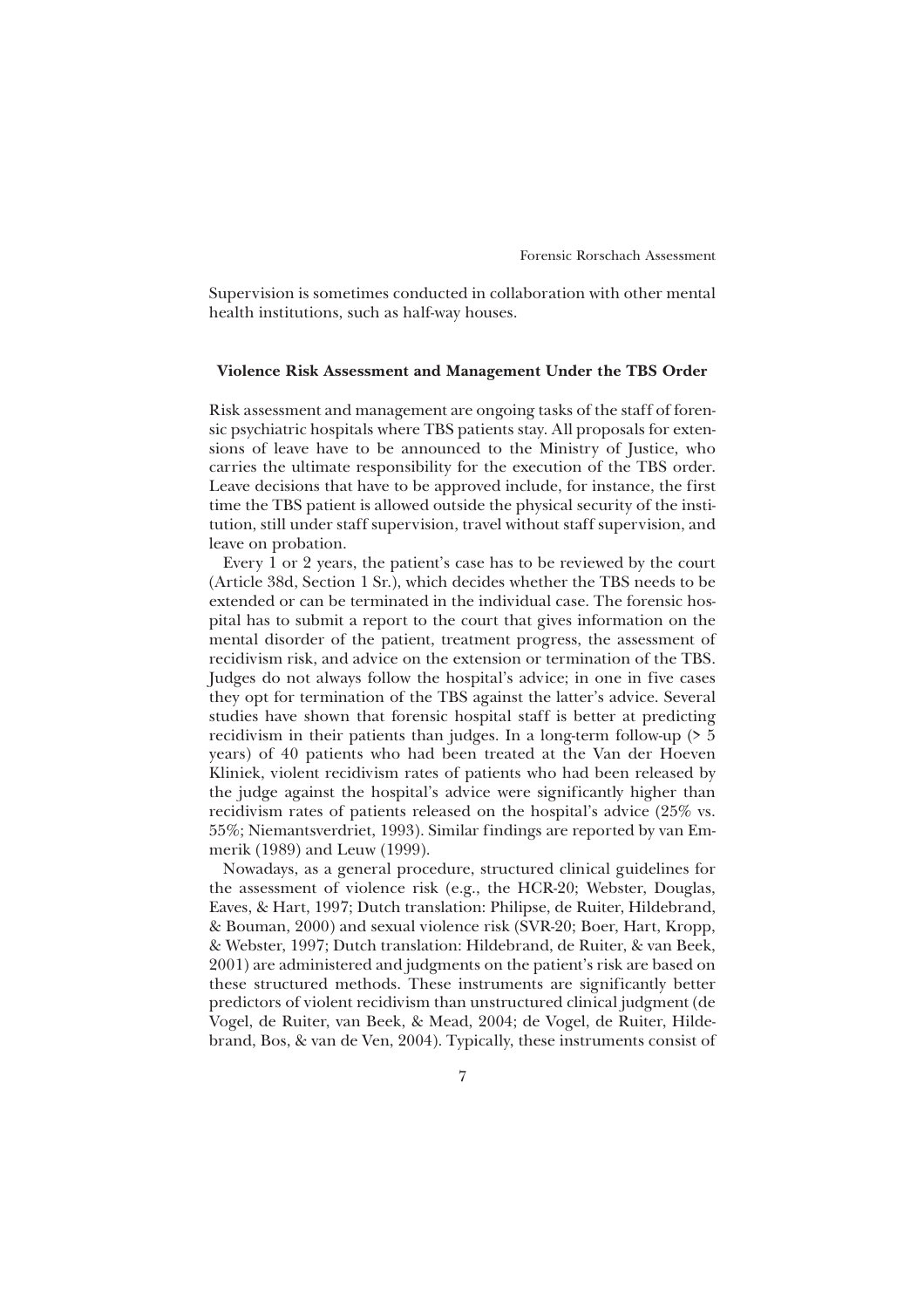20 items (risk factors), all developed from a thorough consideration of the empirical literature and the clinical expertise of a number of experienced forensic mental health professionals. Items relate to risk factors in the past (historical scale), to the present state of the patient (clinical scale), and to the future (risk management scale). The items are coded on a 3-point scale: 0 = *item does not apply according to the available information*,  $1 =$  *item probably or partially applies*, and  $2 =$  *item definitely applies.* Information needed to code the items includes, for example, criminal records/police files, psychological/psychiatric reports, observations, and is preferably from**[OK?]** different sources and gathered with different methods. The coding of the items should be viewed as the first step in the assessment process. In any given risk assessment, there can be additional, case-specific risk factors that are relevant. *The final risk judgment*, the structured professional judgment that is arrived at through the process of coding the items and integrating all available information, has to be judged as "low," "moderate," or "high" and is valid for a specific time period (e.g., during a specific treatment phase) and/or for a given context (e.g., inpatient or outpatient). The final risk judgment is not a simple summation of the item scores of the instrument (e.g., HCR-20 or SVR-20), but also depends on specific combinations or factors or other considerations (i.e., case-specific factors). Using these instruments reduces the risk of missing important or specific risk factors or emphasizing risk factors based on personal biases. By using standardized risk assessment instruments, the appraisal of offense-risk gains in standardization, transparency, and empirical support (Webster et al., 1997).

## **Treatment Effectiveness Research**

The Dutch forensic mental health field is increasingly aware that forensic treatment needs to be evidence-based. Most forensic hospitals offer cognitive-behavioral treatments but, thus far, no controlled studies of outcome have been reported. Timmerman and Emmelkamp (2005) conducted a naturalistic follow-up study with 39 forensic inpatients across a 3-year follow-up period. They reported a significant decrease on self-report measures of distrust and anger, and a significant decrease in oppositional behavior on staff ratings, but no effect on prosocial behaviors. Most significant effects were moderate in terms of Cohen's effect size *d*.

Greeven and de Ruiter (2004) obtained somewhat more favorable find-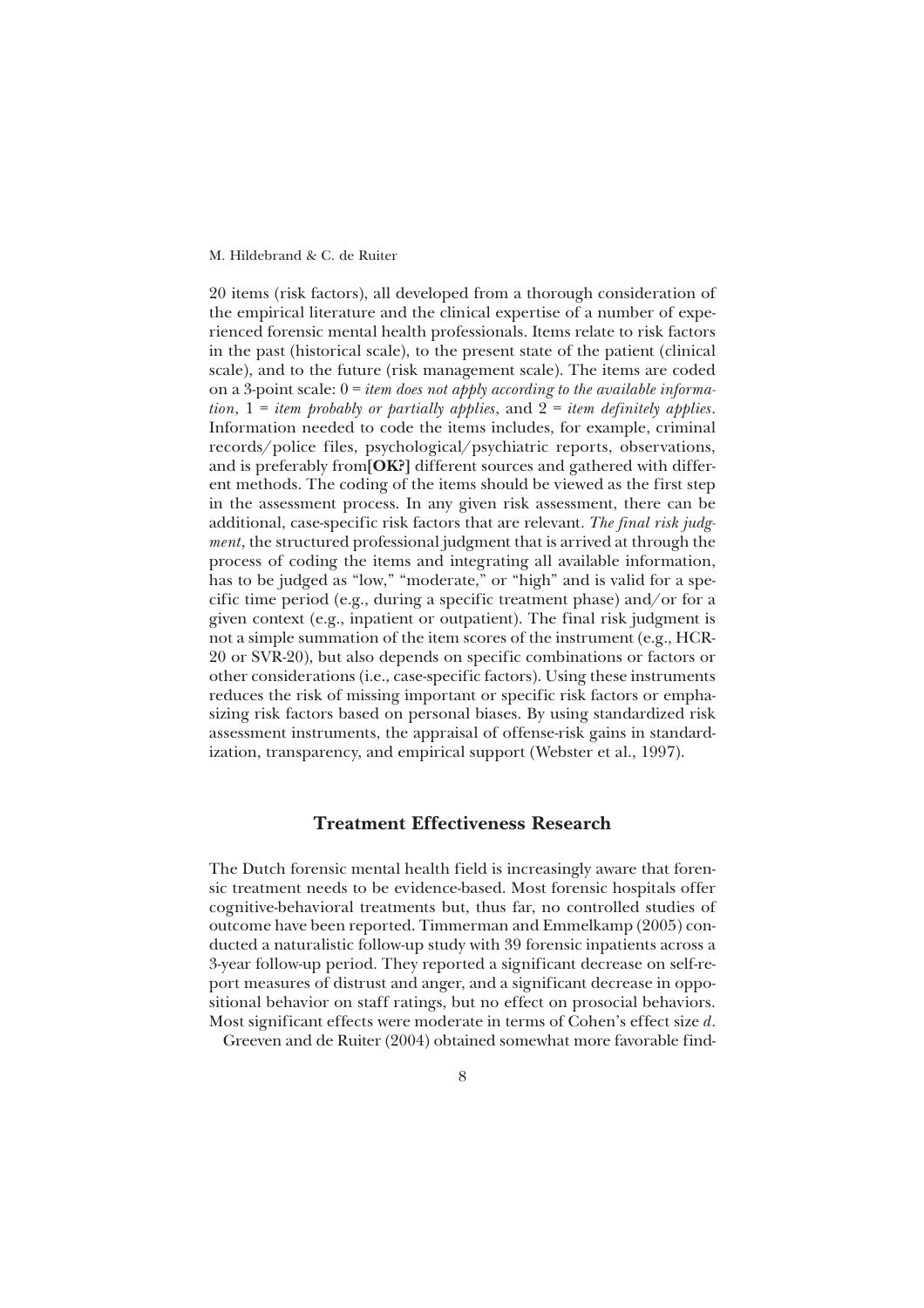ings with their naturalistic study design in a sample of 59 personality-disordered TBS patients. After 2 years of inpatient forensic treatment, the PDQ-R showed significant improvement on all PD dimensions, except for histrionic PD. Some 39% of the sample improved reliably (by more than 2 *SD*s; Jacobson & Truax, 1991) and 27% also fulfilled criteria for clinically significant change on self-reported PD symptoms. However, as previously mentioned, the PDQ-R is a self-report inventory and it should be noted that the use of self-report measures to diagnose PDs, in particular in forensic populations, has serious drawbacks because of underreporting.

Hildebrand, de Ruiter, and van Zaane (submitted) studied 87 mentally disordered offenders during a 2-year time interval, from admission to 2 years into treatment in one forensic hospital. They used a standardized test battery including semistructured interviews, self-report inventories, staff observation scales, and performance-based personality tests to examine change in dynamic risk factors for violence such as egocentricity, hostility, impulsivity, and distrust. In this study, the same risk factor (e.g., hostility) was always assessed using more than one diagnostic method (e.g., staff observation *and* self-report) The results indicated that the patients, on average, showed very little change in the dynamic risk factors when multimethod assessment was used. Of course, the generalizability of these findings to other forensic hospitals is limited. However, this study shows that it is not easy to effect psychological and behavioral change in patients who are staying in a forensic hospital, even though the assessment instruments that were used had been sensitive to change in earlier research, with other patient populations.

## **Forensic Psychological Assessment: Some Hazards and Guidelines**

The objective of forensic clinical personality assessment is to obtain insight into the factors that are related to the patient's risk for violence. Whether a mental disorder is present, and if so, which one, is usually more complicated to determine in forensic psychological than in a general psychological evaluation. First, when examining a suspect of a severe crime, for example, there is often a substantial time period between the time of the alleged crime and the psychological evaluation. The question that a judge wants answered is whether the suspect was suffering from a mental disorder at the time of the alleged crime, and to evaluate a situation in the past (post diction). In general, psychologists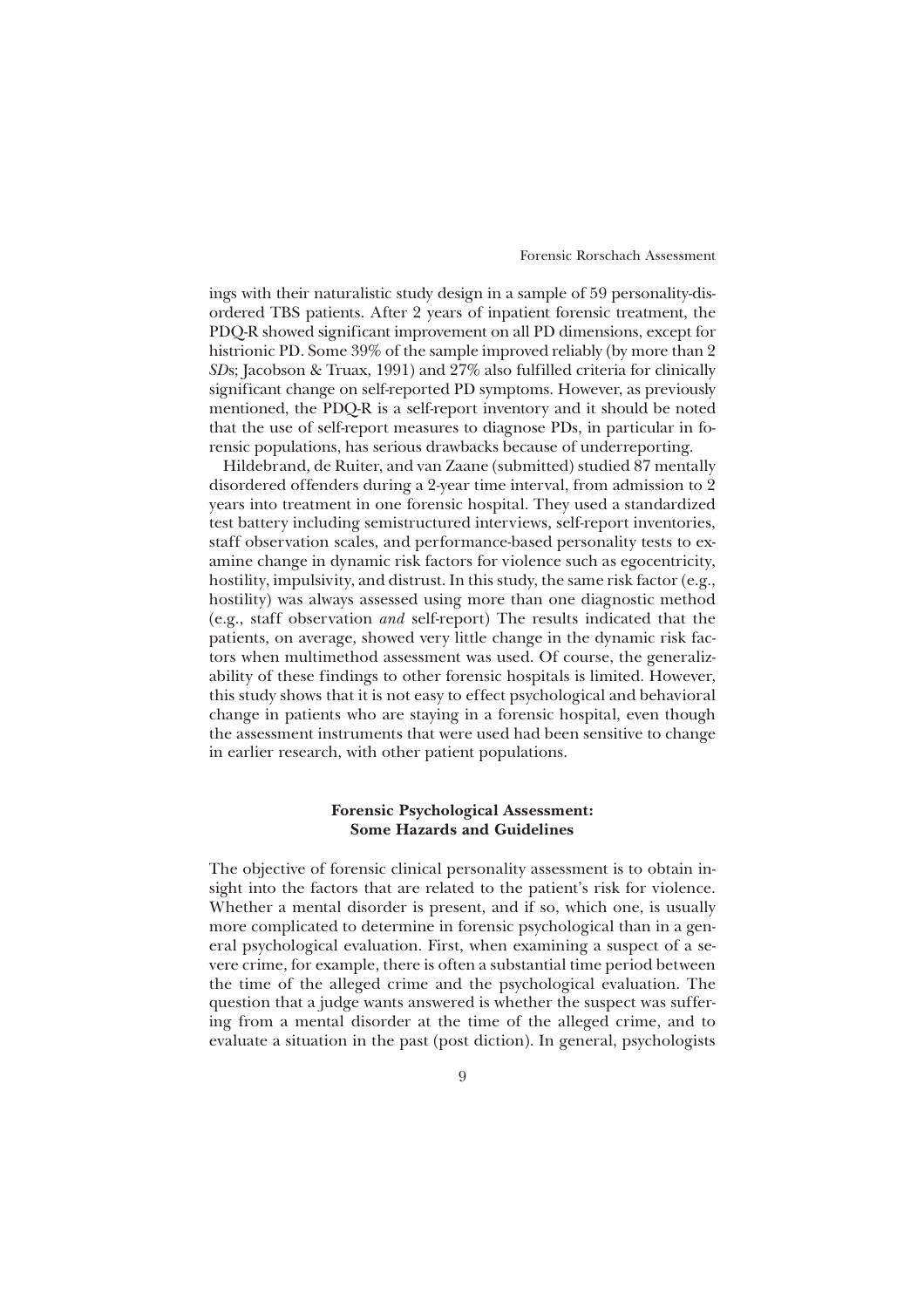are trained in determining the present status of an individual and the psychological tests they use do not quite fit post diction purposes.

Also, a psychological assessment in a forensic context can interfere with making an accurate diagnosis. The individual under examination (e.g., suspect, forensic inpatient) is often forced by law to stay in a secure setting and/or unwilling to take part in forensic examination. The evaluated individual may, therefore, be more inclined to give defensive or socially desirable answers and possibly even have a deceptive or manipulative attitude. In choosing psychological tests it is important to bear in mind that tests that correct for such misrepresentations are preferable, as well as tests in which the instrument's purpose is not transparent to the evaluated subject. The Rorschach Inkblot Method (RIM; Exner, 2001; Weiner, 1998**[not in refs]**) is such a method. Furthermore, answering questions on the nature of a mental disorder can be complicated by the presence of personality pathology, which is often the case in forensic subjects. Stated previously, several personality disorders from the DSM-IV, the paranoid, antisocial, narcissistic, and borderline personality disorders, are overrepresented in forensic settings (Greeven, 1997; Hildebrand & de Ruiter, 2004). These disorders are characterized by an unrealistic self-image and the inclination to externalize the cause of personal problems. If a combination of narcissistic and antisocial problems (a diagnosis of psychopathy: Psychopathy Checklist-Revised [PCL-R]) is present, pathological lying and conscious manipulation may easily occur. Therefore, in order to get insight in the psychological functioning of an individual, forensic psychologists need to examine collateral information such as file-information and interviews with or behavioral reports from key informants (e.g., family, friends, treating clinicians, prison officers) and not exclusively base their judgment on self-reports by the subject. Research results indicate that instruments requiring collateral information, such as the Structured Interview for DSM-IV Personality (SIDP-IV; Pfohl et al., 1995) should be used in forensic settings instead of measures based solely on self-report such as the Personality Disorder Questionnaire-Revised (PDQ-R; Hyler & Rieder, 1987). PDs common in forensic settings, such as the antisocial and the narcissistic personality disorder are under diagnosed when using the PDQ-R in comparison to the SIDP-R (de Ruiter & Greeven, 2000).

Based on the above-mentioned specific hazards that can occur during forensic psychological evaluation, guidelines can be outlined for the choice and the use of psychological tests in a forensic setting. First, multimethod assessment should be employed, because distinct assess-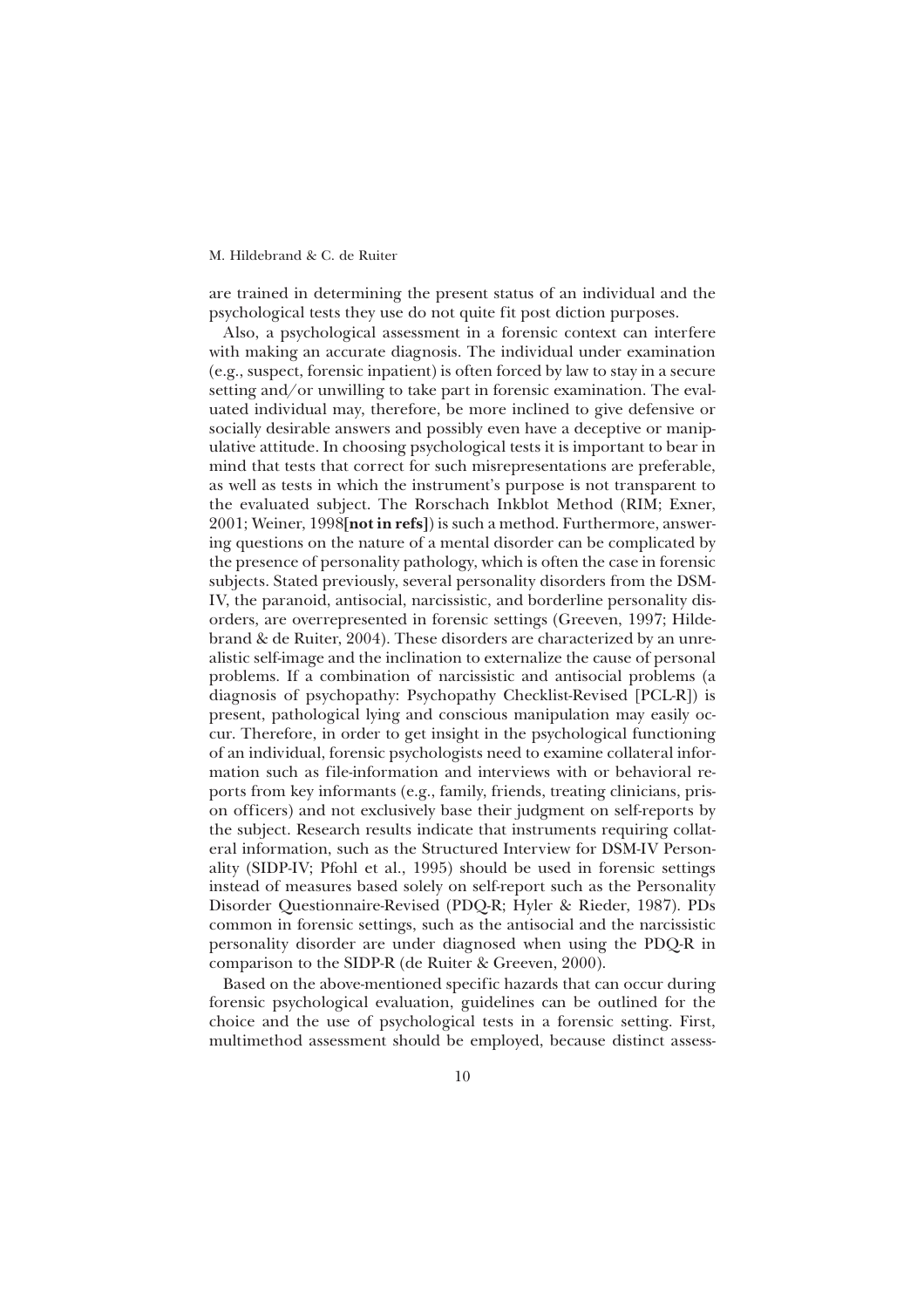ment methods provide unique sources of data. On the basis of a large array of evidence, Meyer et al. (2000; see also Meyer, 1997) argued that "optimal knowledge in clinical practice (as in research) is obtained from the sophisticated integration of information derived from a multimethod assessment battery" (p. 155). Multimethod assessment is particularly important in forensic subjects, who tend to be more prone to defensive responding, faking good, or faking bad than subjects who are not assessed under mandatory conditions. By using different types of tests to assess the same personality trait (e.g., impulsivity, egocentricity) the findings with one method can be cross-validated against the findings obtained with another measure. Secondly, the use of file-information and hetero-anamnesis data is indispensable, among other things to test the truthfulness of the individual's statements. Third, objective instruments are used to assess the extent to which a patient has changed during the treatment, or to examine the effectiveness of recommendations and interventions. Finally, forensic psychological assessment requires the use of specific forensic test instruments such as the PCL-R (Hare, 1991, 2003), since psychopathy is a strong predictor of (sexual) violent reoffending (Hildebrand, de Ruiter, & de Vogel, 2004; Salekin, Rogers, & Sewell, 1996).

| Domain                          | Instruments                |
|---------------------------------|----------------------------|
| Risk of future violence         | <b>HCR-20/SVR-20</b>       |
| Impulsivity                     | BIS; MMPI-2; PCL-R; RIM CS |
| Interpersonal behavior          | $ICL-R$                    |
| Personality structure/disorders | MMPI-2; Rim CS; SIDP-IV    |
| Psychopathy                     | PCL-R                      |
| Substance use problems          | ASI, MMPI-2                |
| Anger/anger control             | MMPI-2; NAS; RIM CS        |
| Egocentrism                     | <b>RIM CS</b>              |

*Table 1.* Forensic psychological test battery

*Note*. ASI = Addiction Severity Index (McLellan, Luborsky, Woody, & O'Brien, 1980); BIS = Barratt Impulsiveness Scale (Barratt, 1959, 1994); HCR-20 = Historical, Clinical, Risk Management-20 (Webster et al., 1997); ICL-R = Interpersonal Checklist-Revised (LaForge & Suczek, 1955); MMPI-2 = Minnesota Multiphasic Personality Inventory (Butcher et al., 1989); NAS = Novaco Anger Scale (Novaco, 1994); PCL-R = Psychopathy Checklist-Revised (Hare, 1991, 2003); RIM CS = Rorschach Inkblot Method, according to the Comprehensive System (Exner, 1993, 2001); SIDP-IV = Structured Interview for DSM-IV Personality Disorders (Pfohl et al., 1995); SVR-20 = Sexual Violence Risk-20 (Boer et al., 1997).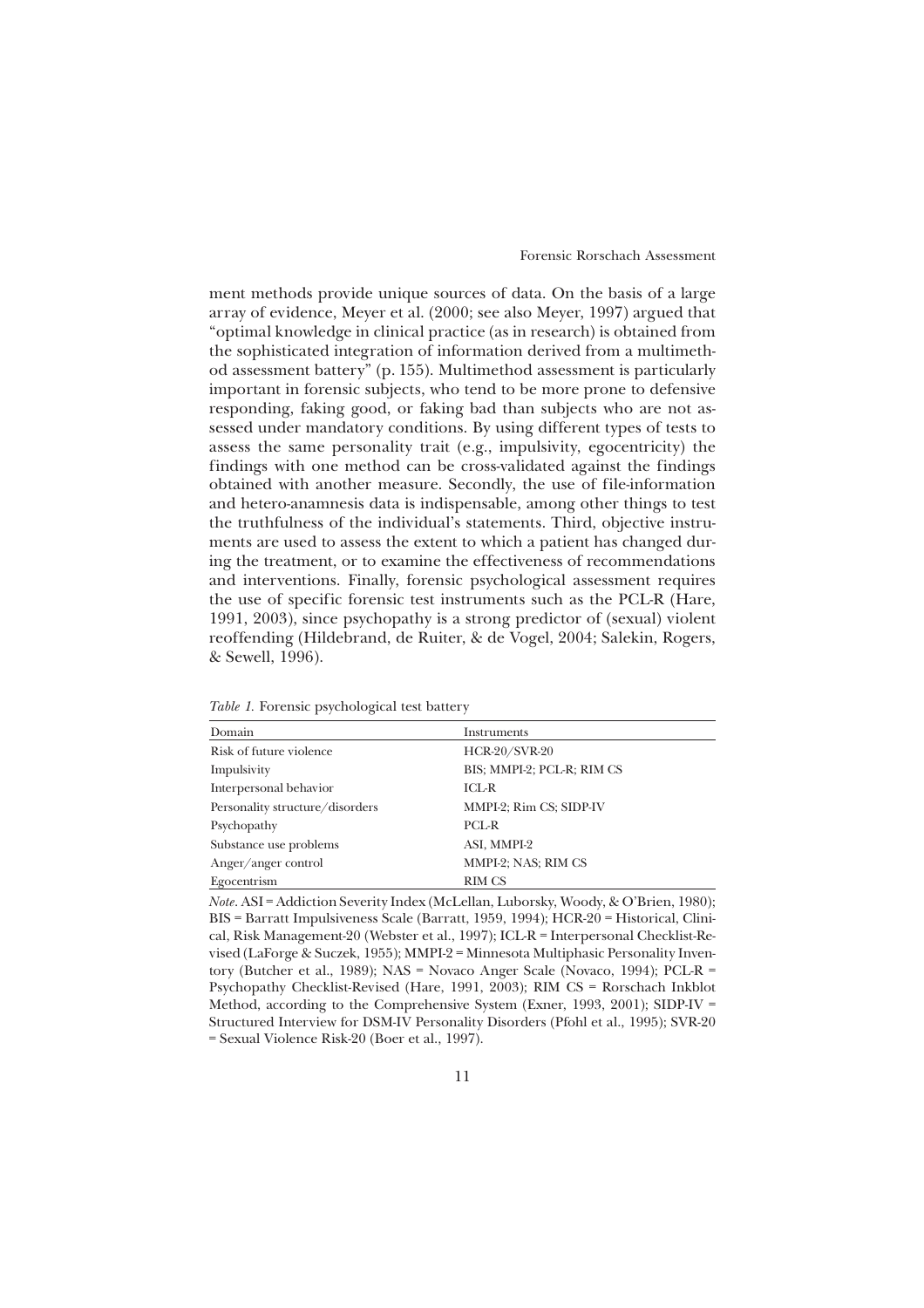In Table 1 we present what we call a standard forensic psychological test battery, including semistructured interviews (for DSM-IV Axis II disorders and the PCL-R interview), self-report personality inventories (e.g., the MMPI-2; Butcher et al., 1989) and anger, impulsivity, and interpersonal behavior scales), and indirect tests (e.g., the RIM; Exner, 1993). The use of the battery will be illustrated in the following case example.

# **Case Example**

Walter is a 39-year-old man convicted for extortion. He has been sentenced to 6 years imprisonment and mandatory treatment under the TBS order. In the past, Walter has been convicted for robbery and aggravated assault. He is admitted to a forensic psychiatric hospital and takes part in a psychological evaluation to determine treatment targets. Treatment will focus on reducing the risk of reoffending.

## **Background Information**

Walter was raised as the oldest child in a family of four children. He has two sisters and a brother. The family functioned as a relatively closed system, where there was hardly any contact with family members, neither from the father's side, nor from the mother's side, nor with people outside of the family. The parents said they were happy together. Mother is described as a loving, caring woman, but she was not able to provide structure and rules to the children. Father was active doing chores around the house, organized activities with the children, and provided the necessary order. Father was strict and sometimes harsh, but Walter appreciated him.

The first years of Walter's life proceeded without many problems. He liked elementary school and had a lot of friends. He did have a tendency to go his own way.

When Walter was 12 years old his father died of cancer. The death of his father clearly influenced Walter's development. He felt guilty because he had wished him dead at times during their quarrels. He could not talk with his mother about the loss. She did not want her children to see a grieving mother; so she kept her feelings strictly to herself. Walter lost interest in family activities and was unable to have fun after his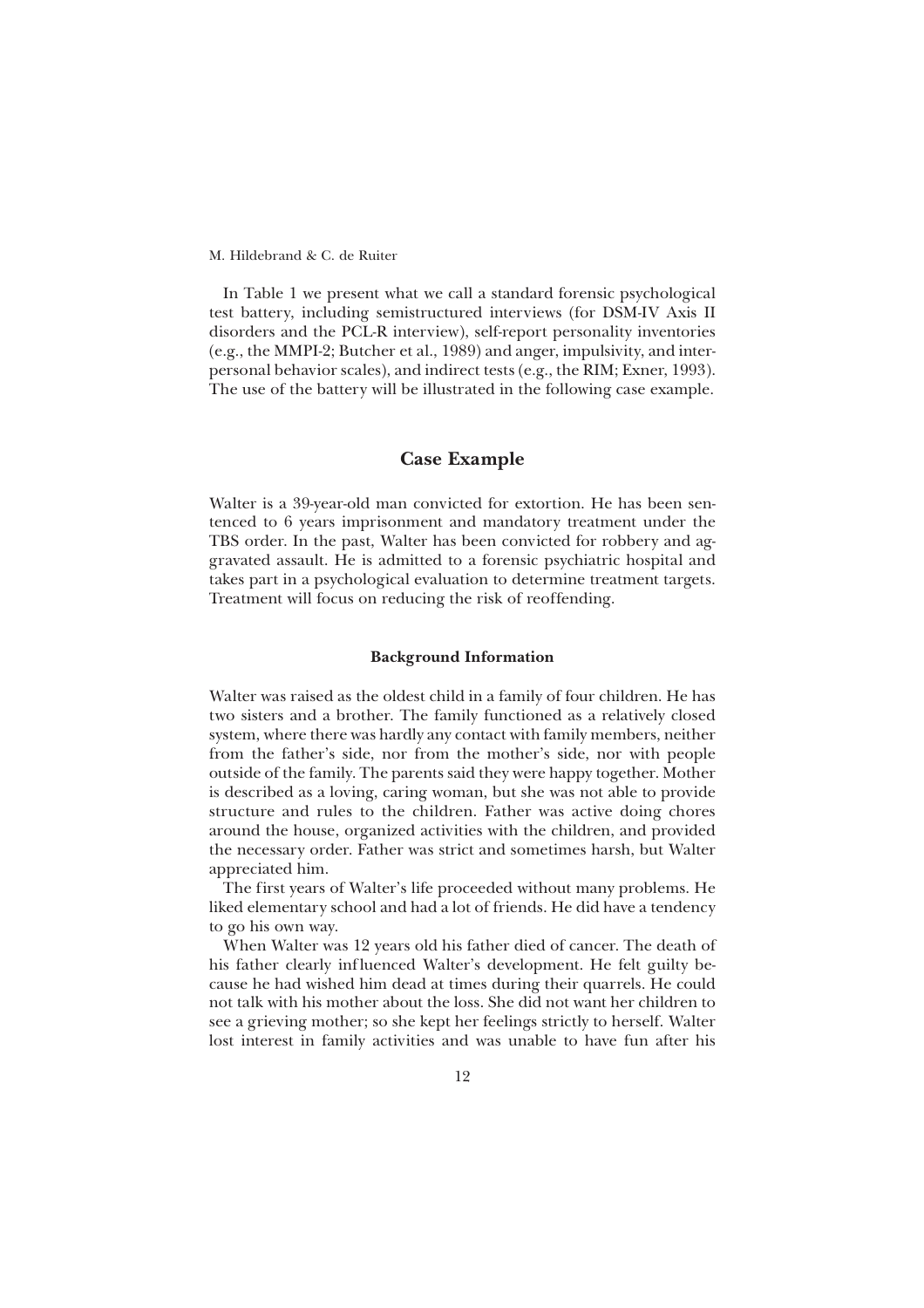father's death. While he was doing reasonably well in elementary school, Walter did much worse in secondary vocational school. At 15, he dropped out of school. He found work as a bricklayer, but enlisted with the Royal Marine two years later. The adventure and thrill appealed to him. After his initial training he was stationed on a marine ship, which turned out to be a great disappointment. He found the work boring and after a few incidents for which he received disciplinary sanctions, he was laid off. He literally ended up on the streets. Because of the frequent quarrels, he could not return home. Together with a group of peers, he started on a criminal career, beginning with burglary, followed by robberies.

Walter started to lead a double-life. On the one hand there was his criminal behavior; on the other hand, he had a relationship with his girlfriend – whom he later married; she was unaware of his criminal activities, just like his other family members. He kept everything secret, conjured up excuses, and was able to convince the people around him of his good intentions. After a while, his wife discovered what Walter was up to, and filed for divorce. Walter was 30 years old at the time. According to Walter, something snapped inside him at that time. Within a period of 2 years he had committed a set of offenses, he claims because of lack of money. He was ultimately arrested after he had threatened an employee of a jeweler store with a firearm, after which she gave him a suitcase with money.

## **Psychological Assessment upon Admission**

Psychological assessment upon admission (T1) focuses on treatment targets. The following test methods were used to obtain insight into the nature and seriousness of Walter's problems; all instruments were administered according to standard administration procedures explained in the respective test manuals.

- *Semistructured interviews:* Walter was interviewed to obtain data on PCL-R psychopathy and on DSM-IV personality disorders. Psychopathy was assessed using the Dutch language version (Vertommen, Verheul, de Ruiter, & Hildebrand, 2002**[not in refs]**) of the PCL-R (Hare, 1991, 2003). The PCL-R was completed on the basis of the semistructured interview and file information. DSM-IV Axis II diagnoses were obtained by administration of the Dutch translation of the SIDP-IV.
- *Self-report inventories:* Dutch translations of the Barratt Impulsivity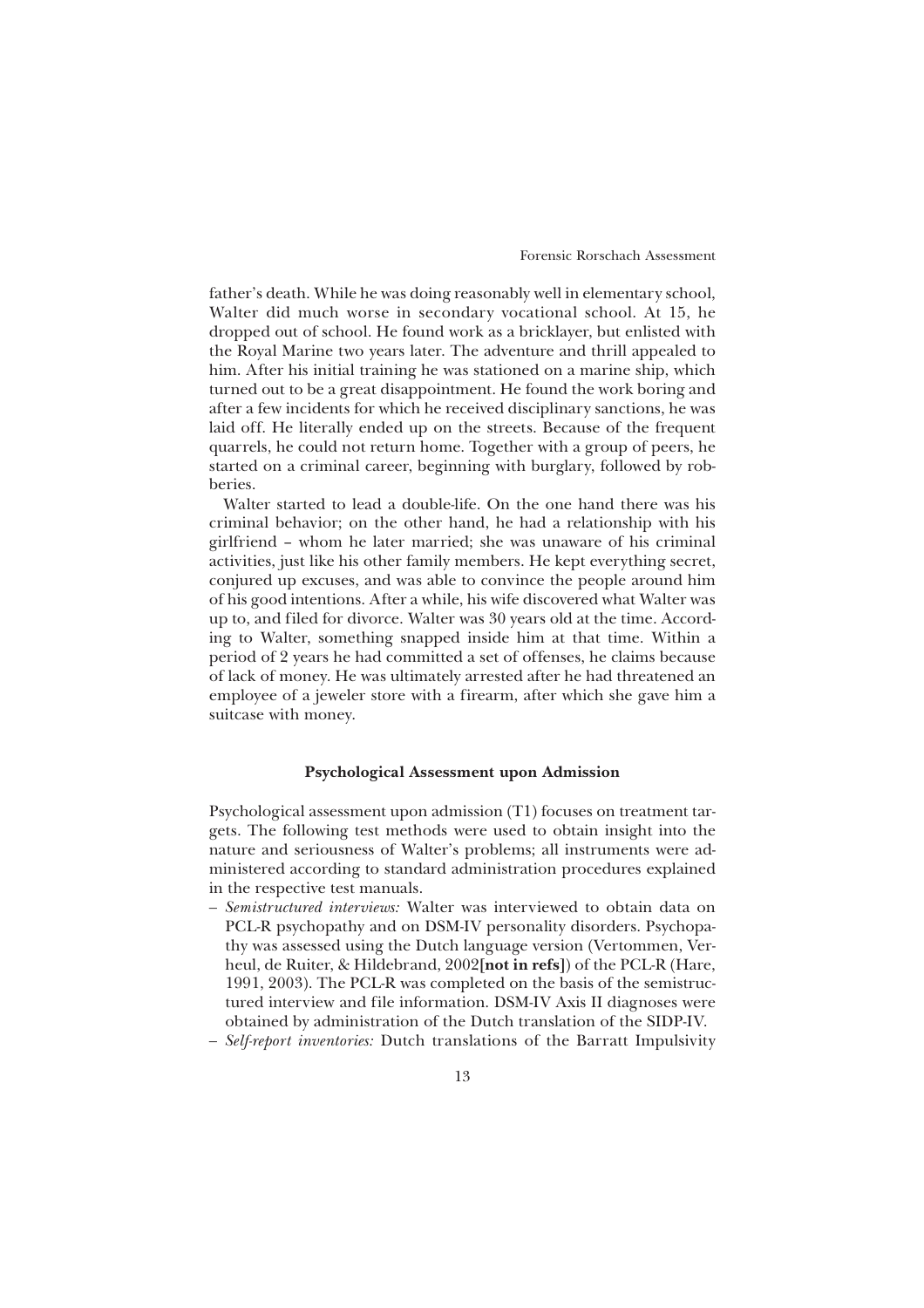Scale (BIS), Interpersonal Checklist-Revised (ICL-R), Minnesota Multiphasic Personality Inventory-2 (MMPI-2), and Novaco Anger Scale (NAS). For the interpretation of the self-test report test findings in this case example, only the MMPI-2 was used.

– *Performance based personality test*: RIM (Comprehensive System; Exner, 2000).

## **Test Results and Interpretation**

- *SIDP-IV*. Walter meets criteria for (DSM-IV) antisocial personality disorder.
- *MMPI-2*. The T-scores on the MMPI-2 validity and clinical Scales are presented in Figure 1. The validity scales ( $L = 41$ ,  $F = 50$ ,  $K = 61$ ) are within expected limits (Friedman, Lewak, Nichols, & Webb, 2003**[not in refs, or 2001?]**). There were no indications of an attempt either to defensively minimize or to exaggerate symptoms or psychological problems.

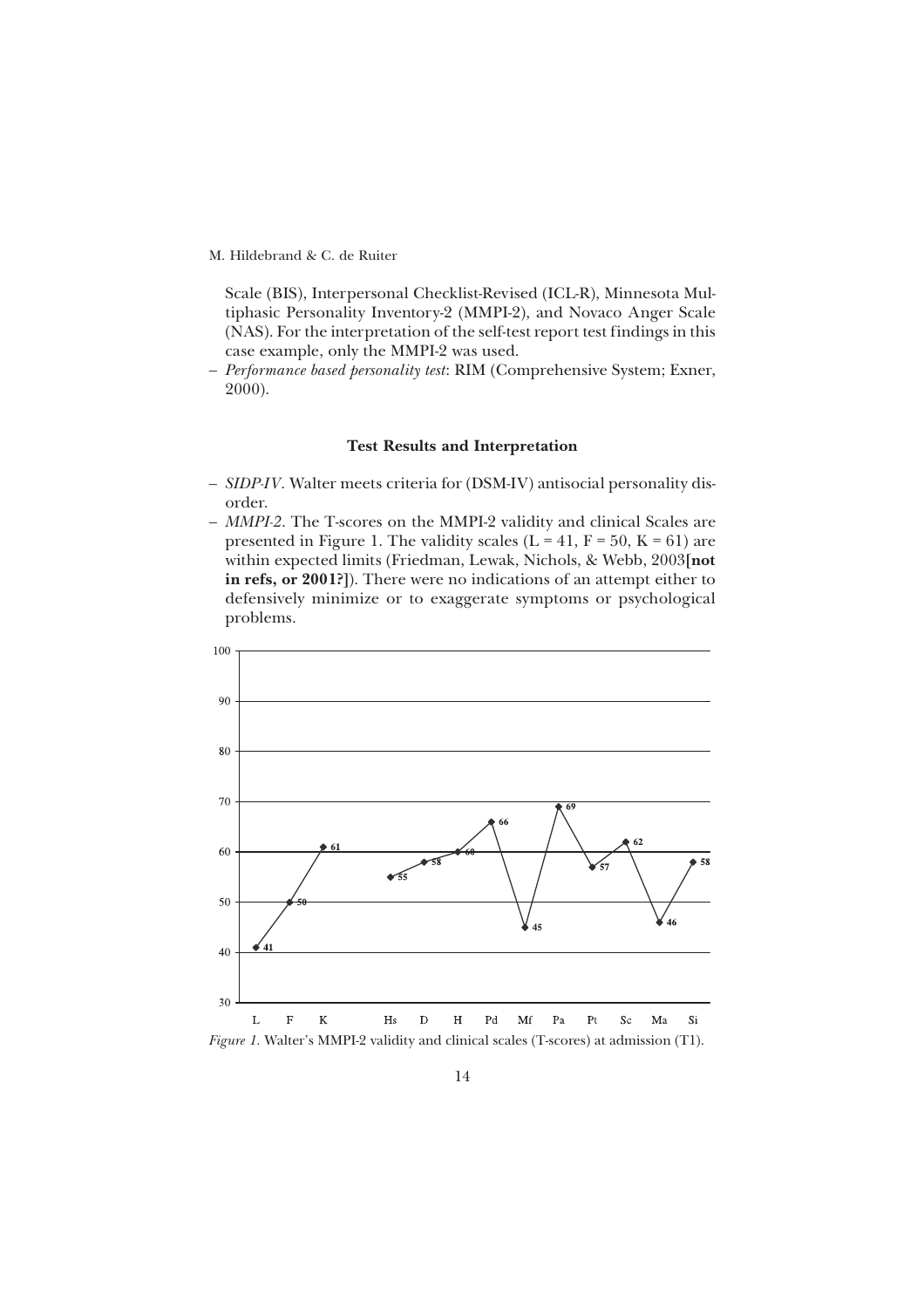| Client Name: Walter                                                                                                                                                                        |                            | Gender: Male                                                                                    |                                  | Test Date:                                                                                             |                                                                                                                                                           |
|--------------------------------------------------------------------------------------------------------------------------------------------------------------------------------------------|----------------------------|-------------------------------------------------------------------------------------------------|----------------------------------|--------------------------------------------------------------------------------------------------------|-----------------------------------------------------------------------------------------------------------------------------------------------------------|
| Client ID:                                                                                                                                                                                 |                            | Date of Birth:                                                                                  |                                  | Description:                                                                                           |                                                                                                                                                           |
|                                                                                                                                                                                            |                            | 01-01-1964                                                                                      |                                  | T1                                                                                                     |                                                                                                                                                           |
| <b>Location Features</b><br>Zf<br>$=$<br>22                                                                                                                                                | <b>Blends</b><br>FM.CF.C'  | <b>Determinants</b><br><b>Single</b><br>M                                                       | $= 2$                            | <b>Contents</b><br>$= 2$<br>Н<br>(H)<br>$=$ 3                                                          | <b>S-Constellation</b><br>$FV+VF+V+FD > 2$<br>$\Box$<br>☑<br>$Col-Shd\,Blends > 0$                                                                        |
| $ZSum =$<br>68.5<br>73.5<br>ZEst<br>$\equiv$                                                                                                                                               | C'F.VF<br>M.FC'<br>FM.FC   | $FM = 2$<br>m<br>FC                                                                             | $= 0$<br>$= 0$                   | Hd<br>$= 4$<br>$(Hd) = 0$<br>Hx<br>$= 0$                                                               | ☑<br>$Ego < .31$ or $> .44$<br>□<br>MOR > 3<br>☑<br>$Zd > \pm 3.5$                                                                                        |
| W<br>13<br>$=$<br>(Wy<br>$\equiv$<br>1)<br>16<br>D<br>$=$<br>29<br>$W+D$<br>$\hspace{1.6cm} = \hspace{1.6cm}$<br>Dd<br>$=$<br>6<br>S<br>-7<br>$=$                                          | M.FM<br>FM.CF<br>$C$ $F.m$ | CF<br>C.<br>$Cn = 0$<br>$FC' = 0$<br>$C'F = 0$<br>$\mathcal{C}^*$<br>$\mathop{\rm FT}\nolimits$ | $= 2$<br>$= 0$<br>$= 0$<br>$= 0$ | $= 13$<br>A<br>(A)<br>$= 0$<br>Ad<br>$= 4$<br>$(Ad) = 0$<br>An<br>$=$ 1<br>Art<br>$= 2$<br>Ay<br>$=$ 1 | ☑<br>es > EA<br>☑<br>$CF + C > FC$<br>☑<br>$X + \% < .70$<br>☑<br>S > 3<br>$P < 3$ or $> 8$<br>□<br>$\Box$<br>Pure $H < 2$<br>$\Box$<br>R < 17            |
| <b>DQ</b><br>$(FQ-)$<br>(3)<br>$^{+}$<br>-11<br>$=$                                                                                                                                        |                            | TF<br>T<br>FV<br>VF                                                                             | $= 0$<br>$= 0$<br>$= 0$<br>$= 0$ | Bl<br>$= 0$<br>Bt<br>$=$ 3<br>Cg<br>$=$ 3<br>Сl<br>$=$ 1                                               | $\overline{7}$<br>Total<br><b>Special Scores</b>                                                                                                          |
| 23<br>(2)<br>$\circ$<br>$=$<br>$v/+$<br>$=$<br>$\mathbf{0}$<br>(0)<br>$=$<br>-1<br>(0)<br>$\bar{V}$                                                                                        |                            | V<br>FY<br>YF                                                                                   | $= 0$<br>$= 2$<br>$= 0$          | Ex<br>$= 0$<br>Fd<br>$= 0$<br>Fi<br>$= 0$                                                              | $Lvl-1$<br>$Lvl-2$<br>DV<br>$= 0 x1$<br>0 x2<br><b>INC</b><br>1 x2<br>$0 \times 4$<br>$=$                                                                 |
| Form Quality<br><b>FQx</b><br><b>MQual</b><br>$W+D$<br>$\overline{0}$<br>$\mathbf{0}$<br>$\overline{0}$<br>$\begin{array}{c} + \end{array}$<br>$=$                                         |                            | Y<br>Fr<br>rF<br><b>FD</b>                                                                      | $= 0$<br>$= 0$<br>$= 0$<br>$= 0$ | Ge<br>$= 2$<br><b>H<sub>h</sub></b><br>$=$ 1<br>Ls<br>$=$ 1<br>Na<br>$= 0$                             | <b>DR</b><br>0 x3<br>$0 \times 6$<br>$\qquad \qquad =$<br>FAB<br>$0 \times 4$<br>$0 \times 7$<br>$\quad =$<br>$ALOG =$<br>0 x5<br>$CON =$<br>$0 \times 7$ |
| 3<br>15<br>16<br>$\overline{O}$<br>$=$<br>$\theta$<br>14<br>10<br>$=$<br>$\mathbf u$<br>5<br>$\mathbf{1}$<br>$\overline{4}$<br>$=$<br>$\theta$<br>$\Omega$<br>$\boldsymbol{0}$<br>$none =$ |                            | F<br>(2)                                                                                        | $= 19$<br>$= 7$                  | Sc<br>$= 5$<br>Sx<br>$= 0$<br>Xy<br>$= 0$<br>Idio<br>$= 0$                                             | <b>Raw Sum6</b><br>$\mathbf{1}$<br>$=$<br>Wgtd Sum $6 =$<br>$\overline{2}$<br>$= 0$<br><b>GHR</b><br>AB<br>$= 4$                                          |
| RATIOS, PERCENTAGES, AND DERIVATIONS                                                                                                                                                       |                            |                                                                                                 |                                  |                                                                                                        | AG<br>$= 0$<br>PHR<br>$= 4$<br>$COP = 1$<br>$MOR = 1$<br>CP<br>$= 0$<br><b>PER</b><br>$= 0$<br><b>PSV</b><br>$= 0$                                        |
|                                                                                                                                                                                            |                            | AFFECT                                                                                          |                                  |                                                                                                        | <b>INTERPERSONAL</b>                                                                                                                                      |
| $R = 35$<br>$L = 1.19$                                                                                                                                                                     |                            | FC:CF+C                                                                                         |                                  | $= 1:4$                                                                                                | $COP = 1$<br>$AG = 0$<br><b>GHR:PHR</b><br>$= 4:4$                                                                                                        |
| $EB = 4:4.5$<br>$EA = 8.5$                                                                                                                                                                 | $EBPer = N/A$              | Pure C                                                                                          |                                  | $= 0$                                                                                                  | $= 9:2$<br>a:p                                                                                                                                            |
| 7:7<br>$\text{es} = 14$<br>eb<br>$\qquad \qquad =$                                                                                                                                         | D<br>$= -2$                |                                                                                                 |                                  | $SumC': WSumC = 4:4.5$                                                                                 | Food<br>$= 0$                                                                                                                                             |
| Adj es = $14$                                                                                                                                                                              | Adj $D = -2$               | Afr                                                                                             |                                  | $= 0.67$                                                                                               | $= 0$<br>SumT<br>Human Content = $9$                                                                                                                      |
|                                                                                                                                                                                            |                            | S                                                                                               |                                  | $= 7$                                                                                                  | $= 2$<br>Pure H                                                                                                                                           |
| $SumC' = 4$<br>$FM = 6$<br>$m =$<br>$\overline{1}$<br>$SumV = 1$                                                                                                                           | $SumT = 0$<br>$SumY = 2$   | Blends:R                                                                                        |                                  | $= 7:35$                                                                                               | <b>PER</b><br>$= 0$                                                                                                                                       |
|                                                                                                                                                                                            |                            | CP                                                                                              |                                  | $= 0$                                                                                                  | Isolation Index $= 0.22$                                                                                                                                  |
| <b>IDEATION</b>                                                                                                                                                                            |                            | <b>MEDIATION</b>                                                                                |                                  | PROCESSING                                                                                             | <b>SELF-PERCEPTION</b>                                                                                                                                    |
| $= 9:2$<br>Sum <sub>6</sub><br>a:p                                                                                                                                                         | XA%<br>$=1$                | $= 0.86$                                                                                        | Zf                               | $= 22$                                                                                                 | $3r+(2)/R$<br>$= 0.19$                                                                                                                                    |
| $= 4:0$<br>$Lvl-2$<br>Ma:Mp                                                                                                                                                                | $= 0$                      | $WDA\% = 0.86$                                                                                  |                                  | $W:D:Dd = 13:16:6$                                                                                     | $Fr + rF$<br>$= 0$                                                                                                                                        |
| $\overline{\mathbf{3}}$<br>$WSum6 = 2$<br>$2AB+(Art+Ay) =$                                                                                                                                 | $X - \%$                   | $= 0.14$                                                                                        | W : M                            | $= 13:4$                                                                                               | SumV<br>$=1$                                                                                                                                              |
| <b>MOR</b><br>$=$ 1<br>$M -$                                                                                                                                                               | $S-$<br>$= 1$              | $=1$                                                                                            | Zd                               | $=-5.0$                                                                                                | FD<br>$= 0$                                                                                                                                               |
| $M$ none = 0                                                                                                                                                                               | P                          | $= 8$                                                                                           | <b>PSV</b>                       | $= 0$                                                                                                  | $An+Xy$<br>$=1$                                                                                                                                           |
|                                                                                                                                                                                            | $X + \%$                   | $= 0.46$                                                                                        | $DO+$                            | $= 11$                                                                                                 | <b>MOR</b><br>$=1$                                                                                                                                        |
|                                                                                                                                                                                            | Xu%                        | $= 0.40$                                                                                        | <b>DQv</b>                       | $=1$                                                                                                   | $H:(H)+Hd+(Hd) = 2:7$                                                                                                                                     |
| $\Box$ DEPI = 5<br>$PTI = 0$                                                                                                                                                               | $\Box$ CDI = 2             | $\Box$ S-CON = 7                                                                                |                                  | $\blacksquare$ HVI = Yes                                                                               | $\Box$ OBS = No                                                                                                                                           |

# $Table~2.~\mathrm{TI}\:;\mathrm{RIAP}^{\mathrm{TM}}$  structural summary

15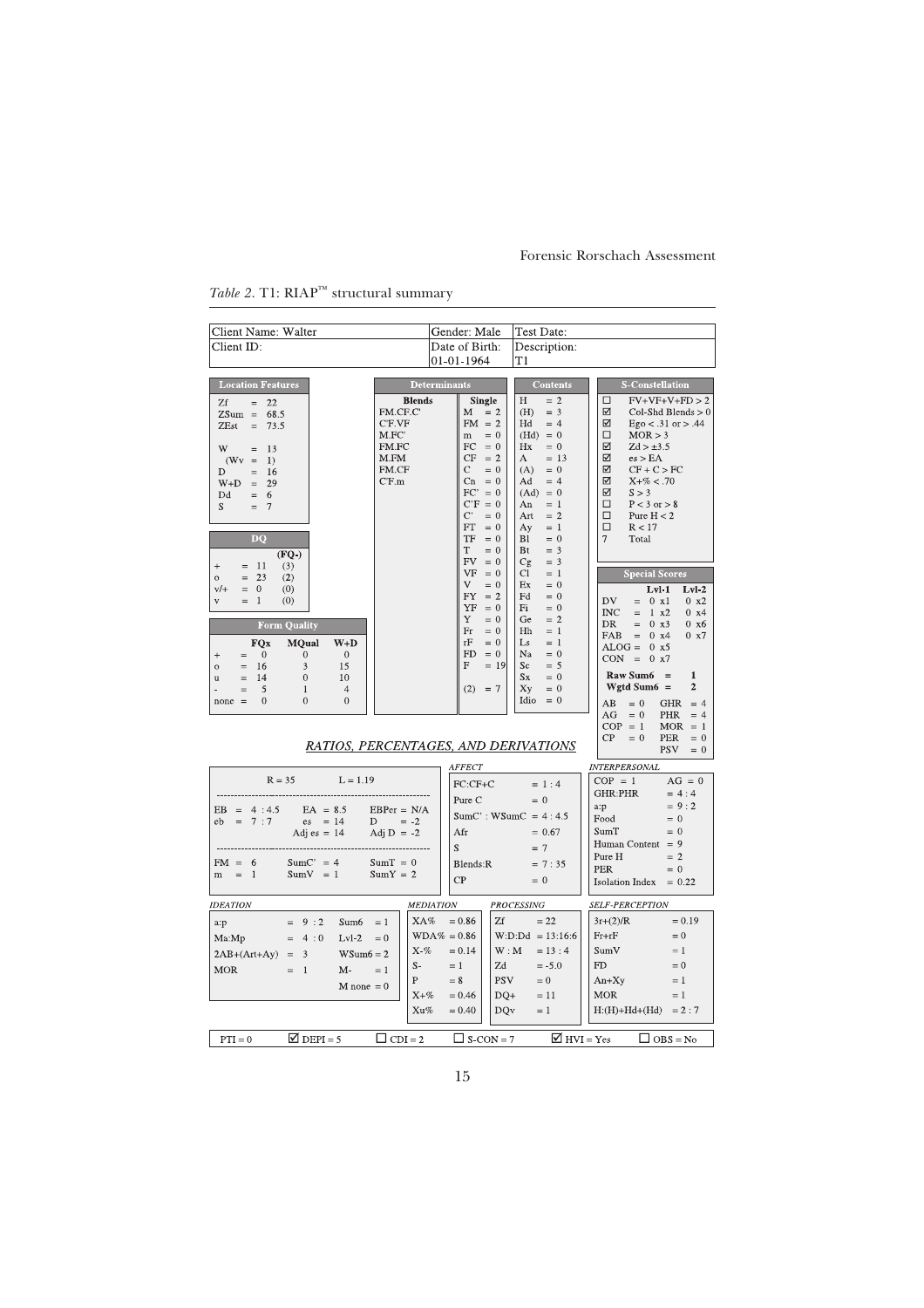With regard to the clinical scales, the 46/64 codetype suggests that Walter frequently feels angry, resentful, and irritable. He typically tries to suppress, ignore, and conceal anger as he views being angry as shameful and does not want others to think he is a hostile, resentful person. As a result of his tendency to deny anger, he may not be aware of the intensity of his hurt and angry feelings. He typically expresses anger in a passive way that others may find difficult to deal with. He focuses instead on how he has been hurt, neglected, mistreated, or ignored by others. Walter experiences a conf lict concerning dependency needs.

– *Rorschach*. The Rorschach Structural Summary on which the interpretation is based is included in Table 2. The coding procedure of Rorschach results is described in more detail in Exner (2000); we briefly discuss the interpretation of the results here.

Several key variables are positive, including the *DEPI*, elevated *Lambda*, and Hypervigilance index (*HVI*). Interpretation of Walter's Rorschach protocol starts with the significant elevation of *DEPI* that signals the presence of sadness and pessimistic thinking associated with depression (*DEPI* = 5). In general, Walter does not have a consistent style of coping with stressful situations. Because he has not developed an effective way of responding to stressful situations, he is quite vulnerable to being disorganized by stress (*D* score = -2; *Adj D* = -2). A considerable potential for impulsive, unpredictable behavior exists given his chronic lack of control over emotions and limited ability to respond effectively to stress  $(Adj D = -2).$ 

The positive *HVI* indicates that Walter is quite guarded and mistrustful of others. He makes a considerable effort to be alert to as many of the cues in his environment as possible. This is reflected in a heightened concern for minor, unusual details that others would ignore or view as unimportant  $(Dd = 6)$ . His efforts to be alert to his environment are (in part) related to a concern that others will act in a hostile, attacking manner  $(S = 6; COP = 1)$ . However, Walter takes in too little information and consequently tends to examine his experience less thoroughly than would be advisable. Instead of weighing decisions carefully, he comes to conclusions too hastily, after only cursory attention to relevant considerations (*Zd* = –5.0). Besides, he is not able to think flexibly ( $a:p = 9:2$ ), which may cause a problem in accepting different viewpoints, as is often necessary in psychotherapy.

The Rorschach further suggests that Walter compares himself unfa-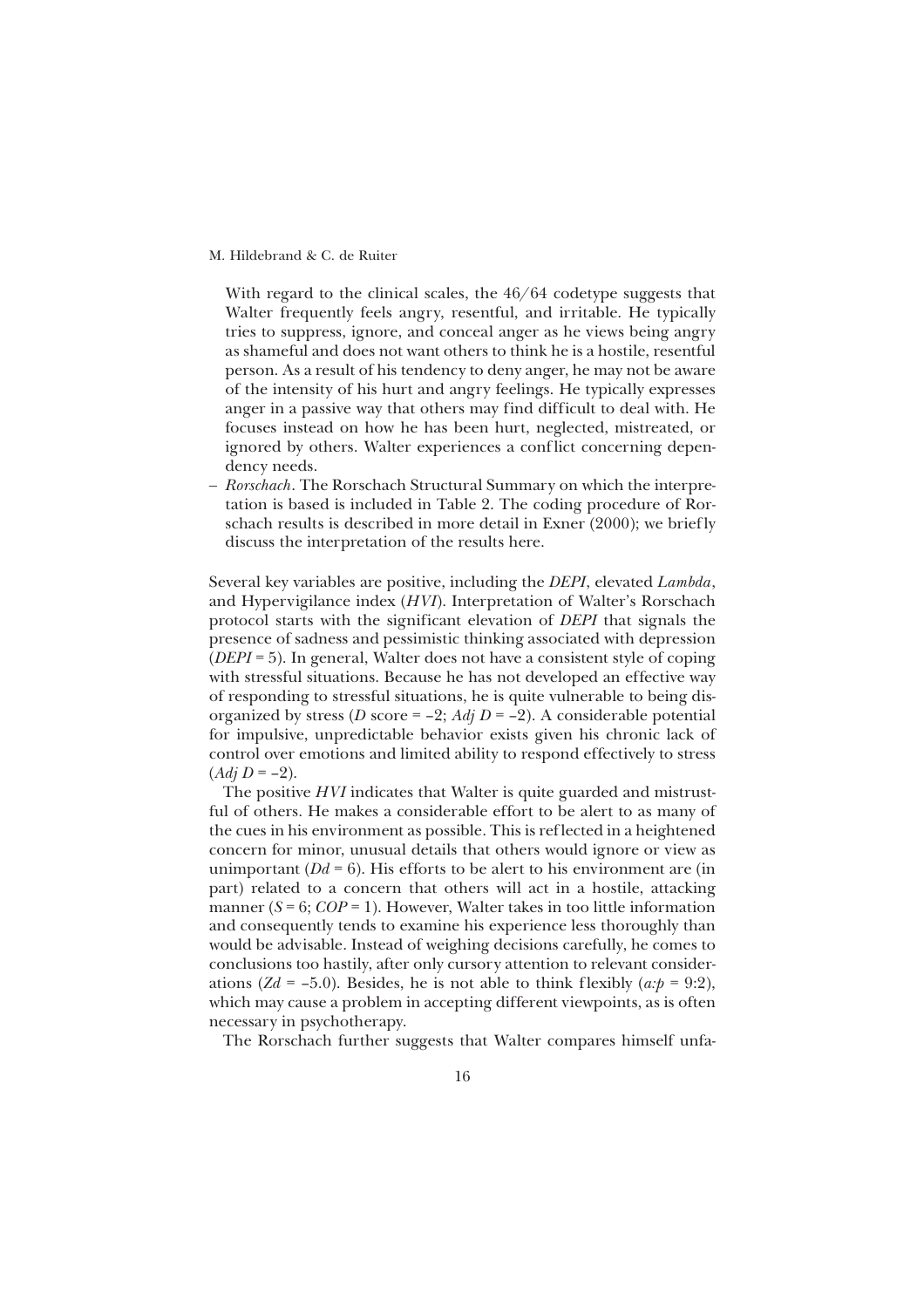vorably to other people, whom he regards as being more worthwhile than himself  $(3r + (2)/R = .19)$  and that he experiences feelings of guilt or shame  $(V=1)$ .

## **Treatment Targets**

It is expected that Walter will behave in a supportive and helping way on his living-group ward. Chances are that he will become sort of "invisible." To avoid this, group leaders should pay attention to Walter's experiences. He should be encouraged to ask for help, in order to gain trust in others. It is suggested that creative activities such as drama may be of help in teaching Walter to pay attention to and express his feelings. Aggression regulation training is advised, so Walter can learn to recognize rising tension levels and seek adequate ways of expressing them. Furthermore, Walter could benefit from intensive, twice a week, insightoriented psychotherapy.

#### **Treatment Progress**

According to the treatment staff, Walter appeared increasingly motivated to participate in the treatment program during the first 18 months of his stay at the hospital. He made progress in starting personal contact, his insight into his problems increased, and his distrust and emotional avoidance decreased. He also seems to accept support more easily. Slowly he is realizing that treatment should mainly focus on the development of behavioral control, i.e., recognizing and expressing feelings in acceptable ways. When tensions rise, he tends to retreat into himself, reacts distrustful and hurt, and closes off to others. To retain his psychological balance and to remain focused on his treatment, Walter continues to need the support and encouragement of the treatment staff.

## **Psychological Assessment After 1.5 Years of Treatment (T2)**

In order to provide objective information on treatment progress, Walter was retested with the same assessment battery (interviews excluded) 18 months after admission (T2). The "What Works" literature (e.g., An-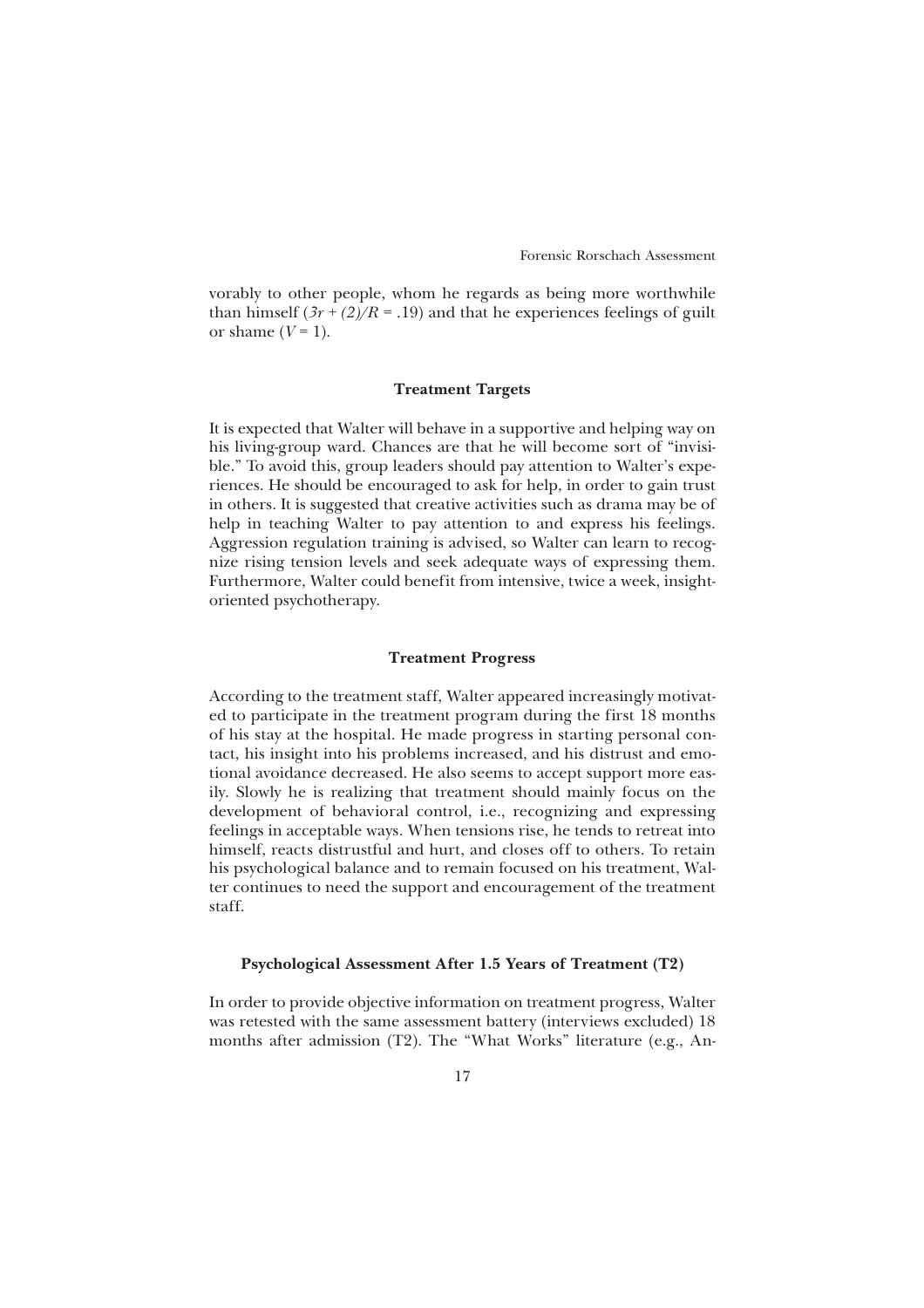drews, 1995**[not in refs]**; Andrews & Bonta, 2003**[not in refs]**) highlights the importance of having evaluation procedures built into offender treatment programs to check if they are meeting the stated objectives. In addition, behavior change (the ultimate goal) is not expected to occur in a vacuum: Concomitant changes in personality, beliefs, and attitudes are expected.

A remarkable observation during the second testing session was that Walter described all contacts within his current situation in terms of "injustice." Walter considers himself as someone who puts a lot of effort in and works hard, but does not receive anything in return, while others seem to have a much easier time. Feelings of helplessness, anger, and jealousy intermittently arose during these moments and the assessment psychologist felt pushed by the patient to help him find a solution.



*Figure 2*. MMPI-2 Validity and Clinical Scales (T-scores) of Walter after 1.5 years of treatment (T2).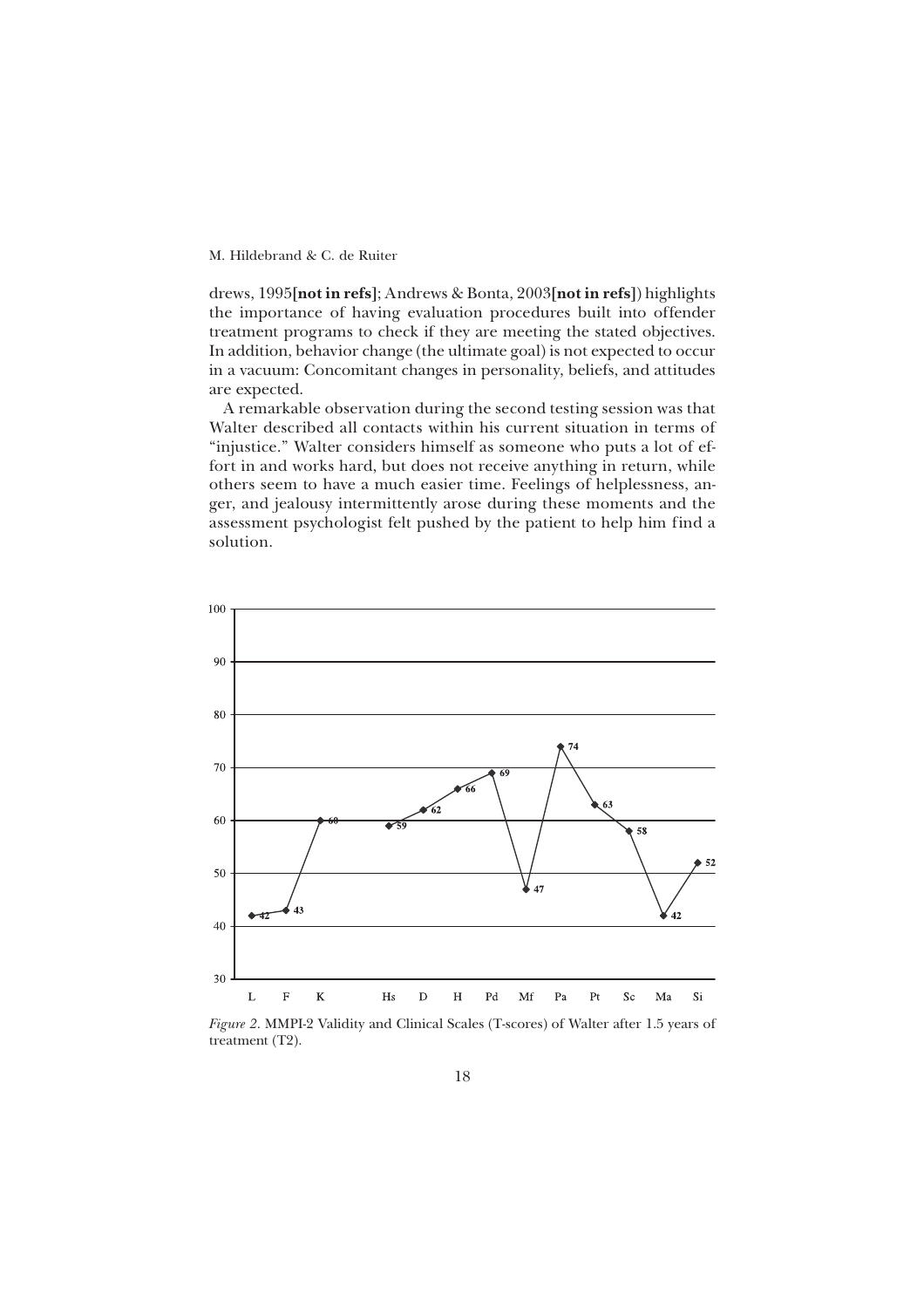## **Test Results and Interpretation**

## *MMPI-2 Data*

Similar to baseline assessment data, the validity scales ( $L = 42$ ,  $F = 43$ , K = 60) are within expected limits. No indications of an attempt either to defensively minimize or to exaggerate symptoms of psychological problems were found.

The scores on the MMPI-2 Clinical Scales (see Figure 2) suggest the presence of more psychological difficulties than at baseline assessment. Scale 4 (T = 69) and Scale  $\vec{6}$  (T = 74) are more elevated than at T1, and Scale 3 is now clinically elevated as well  $(T = 66)$ . According to Friedman et al. (2001), the addition of Scale 3 to the 46/64 code pattern suggests more overcontrol, more neediness, and more superficial "niceness" and role playing, with hostility and resentment remaining below surface (p. 302). Walter (still) is mistrustful, skeptical of others, and suspicious of their motivations. Despite his discomfort with people in general, and his anger at authority, he has strong needs for affection and dependency. Much of his discomfort stems from fear of becoming vulnerable, overly dependent, and, therefore, controlled by others.

#### *Rorschach Data*

The key variables *DEPI* and *HVI* are still positive (Table 3). Walter presently experiences the ill effects of more situational stress than he can manage adequately  $(D \leq AdjD)$ . His responses now suggest that he has some capacity for self-insight  $(FD = 2$  instead of  $FD = 0$  at T1). Unfortunately, this development goes hand-in-hand with overwhelming feelings of fear and helplessness ( $Y = 13$ ; m = 3). Walter still feels inferior and inadequate compared to others  $(3r + (2)/R = .18)$ . A positive sign is that Walter seems to have more control over his emotions  $(FC \cdot CF + C = 6:2)$ compared to baseline assessment  $(FC \cdot CF + C = 1:4)$ .

## **Theoretical Considerations**

In the literature, the personality traits that Walter shows are described as covert symptoms of a hypervigilant, narcissistic personality disorder (Akhtar, 1989, 1999). In the test results at T1 and T2, his weak capacity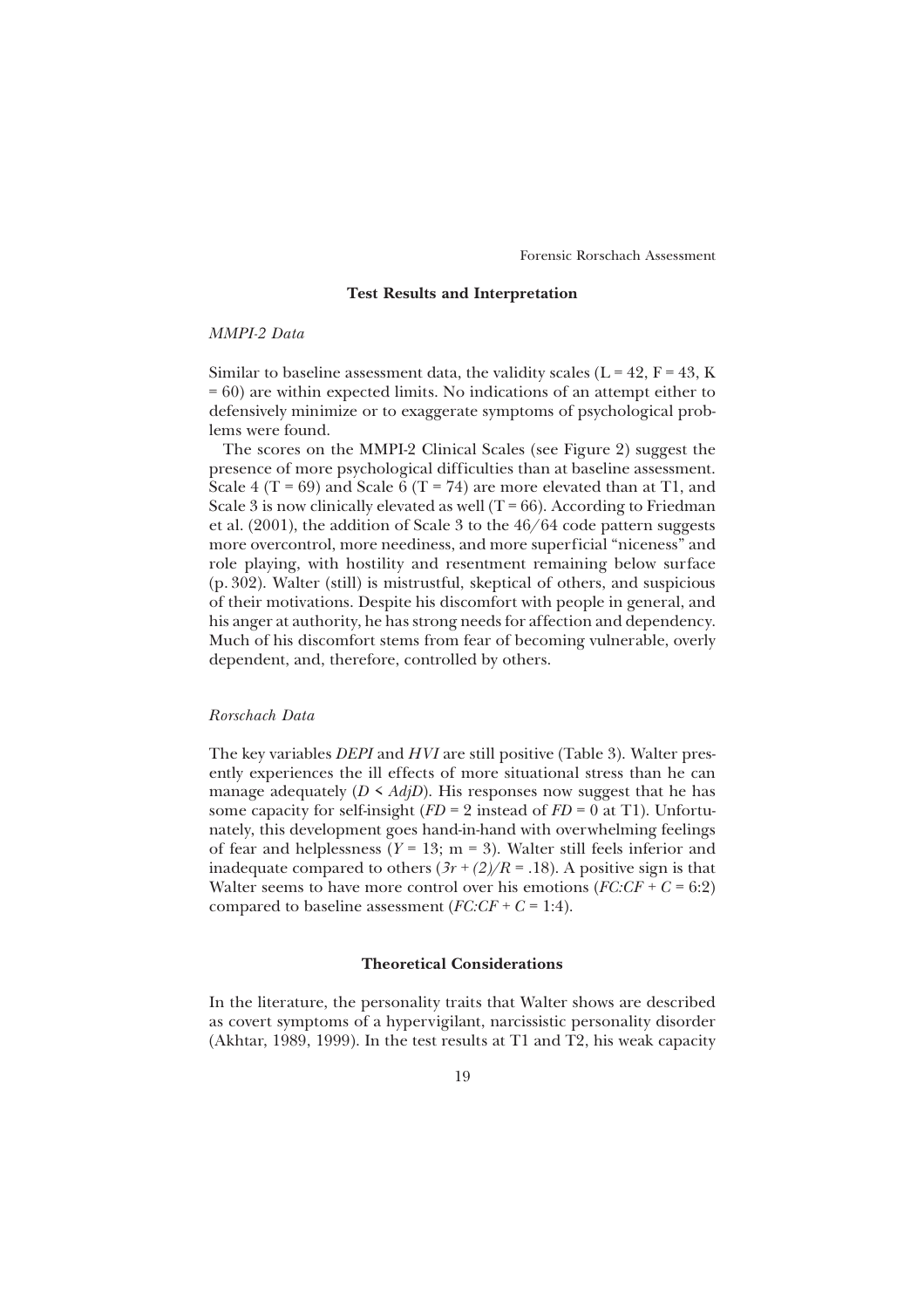| <i>Table 3.</i> T2: RIAP <sup>TM</sup> structural summary |
|-----------------------------------------------------------|
|                                                           |

| Client Name: Walter                                                                                                                                                                                                                                                                                                                                                                                                                                                            |                                                                                       | Gender: Male                                                                                                                                                                                                                            | Test Date:                                                                                                                                                                                                                        |                                                                                                                                                                                                                                                                                                                                                                                                                                         |
|--------------------------------------------------------------------------------------------------------------------------------------------------------------------------------------------------------------------------------------------------------------------------------------------------------------------------------------------------------------------------------------------------------------------------------------------------------------------------------|---------------------------------------------------------------------------------------|-----------------------------------------------------------------------------------------------------------------------------------------------------------------------------------------------------------------------------------------|-----------------------------------------------------------------------------------------------------------------------------------------------------------------------------------------------------------------------------------|-----------------------------------------------------------------------------------------------------------------------------------------------------------------------------------------------------------------------------------------------------------------------------------------------------------------------------------------------------------------------------------------------------------------------------------------|
| Client ID:                                                                                                                                                                                                                                                                                                                                                                                                                                                                     |                                                                                       | Date of Birth:                                                                                                                                                                                                                          | Description:                                                                                                                                                                                                                      |                                                                                                                                                                                                                                                                                                                                                                                                                                         |
|                                                                                                                                                                                                                                                                                                                                                                                                                                                                                |                                                                                       | 01-01-1964                                                                                                                                                                                                                              | T2                                                                                                                                                                                                                                |                                                                                                                                                                                                                                                                                                                                                                                                                                         |
| <b>Location Features</b><br>Zf<br>$=$ 14<br>$ZSum = 52.0$<br>ZEst<br>$= 45.5$<br>$\overline{9}$<br>W -<br>$\quad =$<br>$(Wv =$<br>$\left  \right $<br>- 16<br>D<br>$\equiv$<br>$W+D = 25$<br>$=$ 12<br>Dd<br>$\overline{7}$<br>S.<br>$\equiv$<br><b>DO</b><br>$(FO-)$                                                                                                                                                                                                          | <b>Blends</b><br>M.FC<br>FD.FY<br>FM.FY<br>YF.FC'<br>YF.m<br>FM.FC.FY<br>FY.m<br>FC.m | <b>Determinants</b><br><b>Single</b><br>$M = 2$<br>$FM = 4$<br>$m = 0$<br>$FC = 3$<br>$CF = 2$<br>$\mathbf{C}$<br>$= 0$<br>$Cn = 0$<br>$FC' = 1$<br>$C'F = 0$<br>$\mathrm{C}^\ast$<br>$= 0$<br>FT<br>$= 0$<br>TF<br>$= 0$<br>T<br>$= 0$ | <b>Contents</b><br>$= 2$<br>H<br>(H)<br>$=$ 3<br>$= 2$<br>Hd<br>$(Hd) = 1$<br>Hx<br>$= 0$<br>A<br>$= 15$<br>(A)<br>$= 0$<br>$= 5$<br>Ad<br>$(Ad) = 0$<br>An<br>$= 0$<br>$= 2$<br>Art<br>$= 2$<br>Ay<br>$= 0$<br>Bl<br>Bt<br>$= 6$ | <b>S</b> -Constellation<br>$FV+VF+V+FD > 2$<br>□<br>☑<br>Col-Shd Blends $> 0$<br>☑<br>$Ego < .31$ or $> .44$<br>□<br>MOR > 3<br>☑<br>$Zd > \pm 3.5$<br>☑<br>es > EA<br>$\Box$<br>$CF + C > FC$<br>☑<br>$X + \% < .70$<br>☑<br>S > 3<br>П<br>$P < 3$ or $> 8$<br>$\Box$<br>Pure $H < 2$<br>$\Box$<br>R < 17<br>6<br>Total                                                                                                                |
| $= 7$<br>$^{+}$<br>(0)<br>$= 28$<br>(6)<br>$\overline{O}$<br>$v/+$<br>$= 0$<br>(0)<br>$= 2$<br>(1)<br>$_{\rm V}$<br><b>Form Quality</b><br><b>FOx</b><br><b>MQual</b><br>$W+D$<br>$\overline{0}$<br>$\overline{0}$<br>$\overline{0}$<br>$^{+}$<br>$=$<br>3<br>18<br>18<br>$=$<br>$\circ$<br><sup>12</sup><br>$\overline{0}$<br>5<br>$=$<br>ū<br>$\sqrt{2}$<br>7<br>$\mathbf{0}$<br>$=$<br>$\theta$<br>$\Omega$<br>$\theta$<br>$none =$<br>RATIOS, PERCENTAGES, AND DERIVATIONS |                                                                                       | $FV = 0$<br>$VF = 0$<br>V.<br>$= 0$<br>FY.<br>$= 6$<br>$YF = 1$<br>Y<br>$= 0$<br>Fr<br>$= 0$<br>rF<br>$= 0$<br>$FD = 1$<br>F<br>$= 9$<br>$(2) = 6$                                                                                      | $= 2$<br>Cg<br>$= 0$<br>Сl<br>Ex<br>$= 0$<br>Fd<br>$= 0$<br>Fi<br>$= 2$<br>$= 0$<br>Ge<br>Hh<br>$=$ 3<br>Ls.<br>$= 1$<br>Na -<br>$= 0$<br>$= 2$<br>Sc<br>$S_{X}$<br>$= 0$<br>Хy<br>$= 0$<br>Idio $= 0$                            | <b>Special Scores</b><br>$Lvl-1$<br>$Lvl-2$<br>DV.<br>$= 1 x1$<br>$0 \times 2$<br>$= 0 x2$<br>INC<br>$0 \times 4$<br>DR<br>$= 0 x3$<br>$0 \times 6$<br><b>FAB</b><br>$= 0 x4$<br>$0 \times 7$<br>$ALOG = 0 x5$<br>$CON = 0 x7$<br>$\text{Raw Sum6}$ =<br>$\mathbf{1}$<br>Wgtd Sum $6 =$<br>1<br>$= 0$<br>AB<br>GHR<br>$= 4$<br>AG<br>$= 0$<br>PHR<br>$= 4$<br>$COP = 2$<br>$MOR = 1$<br>$CP = 0$<br>PER<br>$=$ 1<br><b>PSV</b><br>$= 0$ |
|                                                                                                                                                                                                                                                                                                                                                                                                                                                                                |                                                                                       | AFFECT                                                                                                                                                                                                                                  |                                                                                                                                                                                                                                   | <b>INTERPERSONAL</b>                                                                                                                                                                                                                                                                                                                                                                                                                    |
| $R = 37$ $L = 0.32$<br>$EB = 3 : 5.0$<br>$EA = 8.0$<br>$eb = 9:15$<br>$\text{es} = 24$<br>Adj es = 10                                                                                                                                                                                                                                                                                                                                                                          | $EBPer = 1.7$<br>D = $-6$<br>Adj $D = 0$                                              | $FC:CF+C$<br>Pure C<br>Afr                                                                                                                                                                                                              | $= 6:2$<br>$= 0$<br>$SumC$ : WSum $C = 2:5.0$<br>$= 0.42$                                                                                                                                                                         | $COP = 2$<br>$AG = 0$<br>GHR:PHR<br>$= 4:4$<br>$= 10:2$<br>a:p<br>$= 0$<br>Food<br>$= 0$<br>SumT<br>Human Content $= 8$                                                                                                                                                                                                                                                                                                                 |
| SumC' = $2$<br>$FM = 6$<br>$SumV = 0$<br>$m = 3$                                                                                                                                                                                                                                                                                                                                                                                                                               | $SumT = 0$<br>$SumY = 13$                                                             | S.<br>Blends:R                                                                                                                                                                                                                          | $= 7$<br>$= 8:37$                                                                                                                                                                                                                 | Pure H<br>$= 2$<br><b>PER</b><br>$= 1$                                                                                                                                                                                                                                                                                                                                                                                                  |
|                                                                                                                                                                                                                                                                                                                                                                                                                                                                                |                                                                                       | CP                                                                                                                                                                                                                                      | $= 0$                                                                                                                                                                                                                             | Isolation Index $= 0.19$                                                                                                                                                                                                                                                                                                                                                                                                                |
| <b>IDEATION</b>                                                                                                                                                                                                                                                                                                                                                                                                                                                                |                                                                                       | <i>MEDIATION</i>                                                                                                                                                                                                                        | <b>PROCESSING</b>                                                                                                                                                                                                                 | <b>SELF-PERCEPTION</b>                                                                                                                                                                                                                                                                                                                                                                                                                  |
| $= 10 : 2$<br>Sum6<br>a:p<br>$= 3:0$<br>$Lvl-2 = 0$<br>Ma:Mp<br>$2AB+(Art+Ay) = 4$<br>$WSum6 = 1$<br>$= 1$<br><b>MOR</b><br>M-<br>$M$ none = 0                                                                                                                                                                                                                                                                                                                                 | XA%<br>$= 1$<br>$X\%$<br>$S-$<br>$= 0$<br>P<br>$X + \%$                               | $= 0.81$<br>Zf<br>$WDA\% = 0.92$<br>$= 0.19$<br>$= 2$<br>$=7$<br>$= 0.49$                                                                                                                                                               | $= 14$<br>$W:D:Dd = 9:16:12$<br>W : M<br>$= 9:3$<br>Zd<br>$= +6.5$<br><b>PSV</b><br>$= 0$<br>$DQ+$<br>$=7$                                                                                                                        | $3r+(2)/R$<br>$= 0.18$<br>$Fr + rF$<br>$= 0$<br>SumV<br>$= 0$<br>${\rm FD}$<br>$=2$<br>$An+Xy$<br>$= 0$<br><b>MOR</b><br>$=1$                                                                                                                                                                                                                                                                                                           |
|                                                                                                                                                                                                                                                                                                                                                                                                                                                                                | Xu%                                                                                   | $= 0.32$                                                                                                                                                                                                                                | DQ <sub>V</sub><br>$= 2$                                                                                                                                                                                                          | $H:(H)+Hd+(Hd) = 2:6$                                                                                                                                                                                                                                                                                                                                                                                                                   |
| $\triangledown$ DEPI = 5<br>$PTI = 0$                                                                                                                                                                                                                                                                                                                                                                                                                                          | $\Box$ CDI = 1                                                                        | $\Box$ S-CON = 6                                                                                                                                                                                                                        | $\Box$ HVI = Yes                                                                                                                                                                                                                  | $\Box$ OBS = No                                                                                                                                                                                                                                                                                                                                                                                                                         |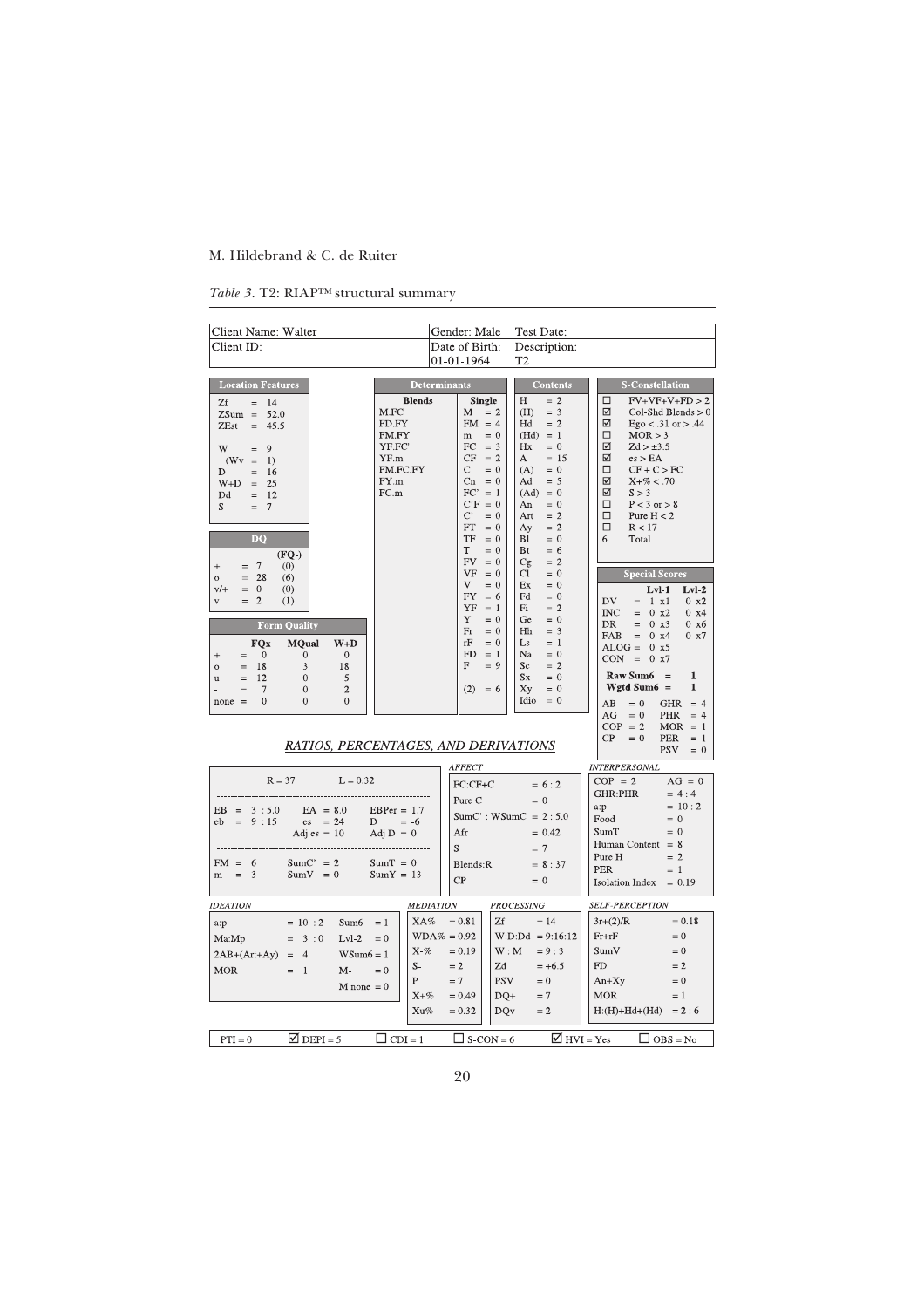for self-control and his depression are central features. Within this theoretical interpretation, loyalty conf licts and feelings of injustice form the top layer that hides the underlying narcissistic problems. The hidden aggression remains one of the few possibilities for him to protect his fragile sense of self. This narrow focus manifests itself in Walter's perception and thinking: He holds on rigidly to a single aspect of his environment, losing sight of other, possibly corrective information

The test results reveal that Walter's narcissistic shield is showing some cracks at T2, compared to T1. His personality structure cannot withstand the threatening anxious, depressive, and aggressive feelings. He experiences the distress in the form of bodily complaints and dissatisfaction with his current situation. At this moment in the treatment, a supportive approach is advised and serves to strengthen a realistic self-image. It is hypothesized that Walter will benefit from an empathic attitude, so he feels his feelings and experiences are taken seriously. It is important not to interpret these feelings in term of his (failed) past. The risk of this type of confrontation is that it would undermine his feeble self-image and, thus, strengthen his narcissistic defence. It is important to realize how sensitive Walter is to external stressors. Reducing external stress will help Walter in creating more possibilities to develop a realistic self-image.

## **Treatment Progress**

The period between T2 and T3 (3 years after baseline) was a stressful period for Walter because of his move to a transmural setting. He now works outside the hospital setting and is getting oriented toward leisure activities. His awareness of his limited stress tolerance is increasing during this period. Treatment staff notices that he shares his feelings and experiences more, and asks for help when needed. Still, the danger of self-aggrandizement, distrust, and social withdrawal is quite high.

## **Psychological Assessment After 3 Years of Treatment**

It was no problem to get Walter to cooperate with the third assessment. The desire for someone whom he trusts and who can be trusted, was an important theme during this evaluation. The change to a new treatment facility with new staff has been difficult for him. He has the feeling he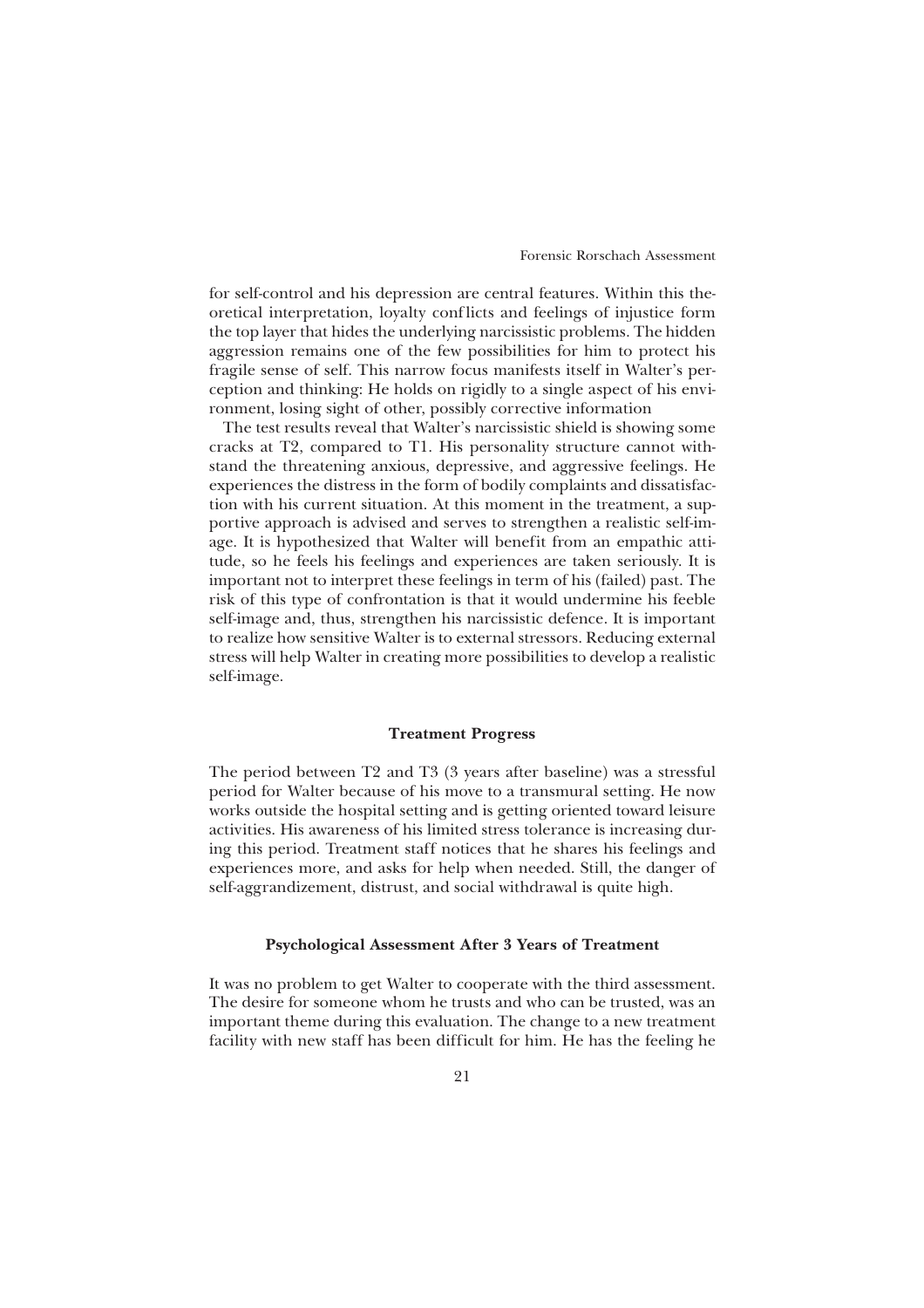keeps having to prove that he can be trusted and that he is able to manage his own life. He is very sensitive to doubts concerning his personal integrity. These painful experiences are accompanied by (fear of) loss of self-control.

## **Test Results and Interpretation**

#### *MMPI-2 data*

In general, the scores on the validity scales ( $L = 38$ ,  $F = 43$ ,  $K = 65$ ) are similar to those on T2, although  $K(T = 65)$  is more elevated now. However, there are no signs that Walter attempted either to defensively minimize or to exaggerate symptoms of psychological difficulties.

Also, the scores on the MMPI-2 Clinical Scales (Figure 3) suggest similar psychological difficulties as at the second assessment, although Scale 4 is significantly higher at T3 (T = 80), suggesting a stronger ten-



*Figure 3*. T3: Scores on MMPI-2 validity and clinical scales after 3 years of treatment.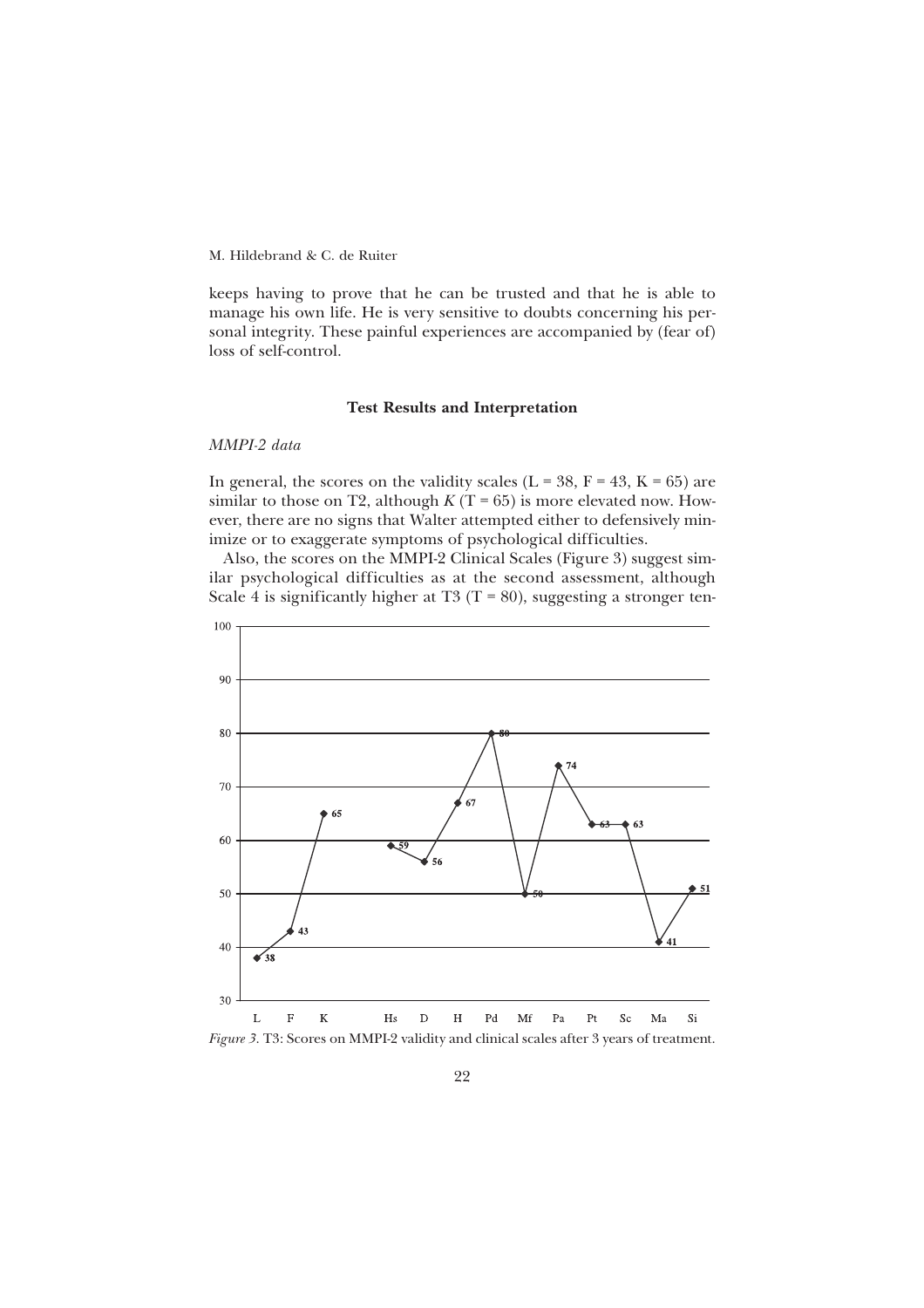| Client Name: Walter                                                                                                                                                                                                                                                                                                                                                                                                | Gender:Male                                                                                                                                                                                                                                                                                                                                        | Test Date:                                                                                                                                                                                                                                                                                |                                                                                                                                                                                                                                                                                                                                                                                                                      |
|--------------------------------------------------------------------------------------------------------------------------------------------------------------------------------------------------------------------------------------------------------------------------------------------------------------------------------------------------------------------------------------------------------------------|----------------------------------------------------------------------------------------------------------------------------------------------------------------------------------------------------------------------------------------------------------------------------------------------------------------------------------------------------|-------------------------------------------------------------------------------------------------------------------------------------------------------------------------------------------------------------------------------------------------------------------------------------------|----------------------------------------------------------------------------------------------------------------------------------------------------------------------------------------------------------------------------------------------------------------------------------------------------------------------------------------------------------------------------------------------------------------------|
| Client ID:                                                                                                                                                                                                                                                                                                                                                                                                         | Date of Birth:                                                                                                                                                                                                                                                                                                                                     | Description:                                                                                                                                                                                                                                                                              |                                                                                                                                                                                                                                                                                                                                                                                                                      |
|                                                                                                                                                                                                                                                                                                                                                                                                                    | 01-01-1964                                                                                                                                                                                                                                                                                                                                         | T3                                                                                                                                                                                                                                                                                        |                                                                                                                                                                                                                                                                                                                                                                                                                      |
| <b>Location Features</b><br>Zf<br>$= 20$<br>$ZSum = 64.0$<br>ZEst<br>$= 66.5$<br>W -<br>13<br>$\quad =$<br>$(Wv = 0)$<br>D.<br>$=$ 18<br>$W+D = 31$<br>$= 2$<br>Dd<br>S.<br>$= 4$<br>$\overline{D}$<br>$(FQ-)$<br>$= 10$<br>(3)<br>$+$<br>$= 23$<br>(0)<br>$\overline{O}$                                                                                                                                          | <b>Determinants</b><br><b>Blends</b><br><b>Single</b><br>M.CF<br>$M = 0$<br>FY.FC.m<br>$FM = 7$<br>M.FC<br>$m = 0$<br>$FC = 2$<br>FC.FY<br>$CF = 1$<br>M.V<br>FM.FY<br>$C = 0$<br>$Cn = 0$<br>FM.FY<br>$FC' = 0$<br>FC.m<br>$C'F = 0$<br>CF.Y<br>YF.m<br>$C' = 0$<br>FT<br>$= 1$<br>$TF = 1$<br>T.<br>$= 0$<br>$FV = 0$<br>$VF = 0$<br>V.<br>$= 0$ | <b>Contents</b><br>H<br>$= 2$<br>(H)<br>$= 2$<br>Hd<br>$=$ 3<br>$(Hd) = 1$<br>Hx<br>$= 0$<br>$= 13$<br>$\mathbf{A}$<br>$= 0$<br>(A)<br>$=$ 3<br>Ad<br>$(Ad) = 0$<br>$= 0$<br>An<br>$=$ 3<br>Art<br>$=$ 1<br>Ay<br>$= 0$<br>Bl<br>Bt<br>$= 5$<br>Cg<br>$= 4$<br>Cl<br>$= 0$<br>Ex<br>$= 0$ | <b>S-Constellation</b><br>☑<br>$FV+VF+V+FD > 2$<br>☑<br>$Col-Shd\,Blends > 0$<br>☑<br>$Ego < .31$ or $> .44$<br>$\Box$<br>MOR > 3<br>$\Box$<br>$Zd > \pm 3.5$<br>☑<br>es > EA<br>$\Box$<br>$CF + C > FC$<br>☑<br>$X + \% < .70$<br>☑<br>S > 3<br>$\Box$<br>$P < 3$ or $> 8$<br>$\Box$<br>Pure $H < 2$<br>$\Box$<br>R < 17<br>6<br>Total<br><b>Special Scores</b>                                                     |
| $= 0$<br>(0)<br>$V/+$<br>$= 0$<br>(0)<br>$\mathbf{V}$<br><b>Form Quality</b><br><b>FQx</b><br><b>MQual</b><br>$W+D$<br>$\overline{0}$<br>$\Omega$<br>$\overline{0}$<br>$\begin{array}{c} + \end{array}$<br>$\quad =$<br>$\mathfrak{Z}$<br>21<br>21<br>$\circ$<br>$=$<br>$\mathbf{0}$<br>$=$<br>9<br>8<br>$\mathbf u$<br>3<br>$\overline{c}$<br>$\mathbf{0}$<br>$=$<br>$\Omega$<br>$\theta$<br>$\Omega$<br>$none =$ | FY.<br>$= 2$<br>$YF = 0$<br>Y<br>$= 0$<br>Fr<br>$= 0$<br>rF<br>$= 0$<br>$FD = 3$<br>F<br>$= 6$<br>$(2) = 6$<br>RATIOS, PERCENTAGES, AND DERIVATIONS                                                                                                                                                                                                | Fd<br>$= 0$<br>Fi<br>$= 2$<br>$= 0$<br>Ge<br>Hh<br>$=$ 3<br>Ls<br>$= 0$<br>Na<br>$= 0$<br>Sc<br>$= 1$<br>$S_{X}$<br>$= 0$<br>Xy<br>$= 0$<br>Idio<br>$= 1$                                                                                                                                 | $Lvl-1$<br>$Lvl-2$<br>DV.<br>$= 2 \times 1$<br>$0 \times 2$<br>INC<br>$= 0 x2$<br>$0 \times 4$<br>2 x3<br>DR<br>$=$<br>$0 \times 6$<br><b>FAB</b><br>$= 0 x4$<br>0 x7<br>$ALOG = 0 x5$<br>$CON = 0 x7$<br>$\text{Raw Sum6}$ =<br>$\overline{\mathbf{4}}$<br>Wgtd Sum $6 =$<br>8<br>$= 0$<br>AB<br>GHR $= 5$<br>$AG = 0$<br>PHR<br>$=$ 3<br>$COP = 3$<br>$MOR = 0$<br>$CP = 0$<br>PER<br>$= 1$<br><b>PSV</b><br>$= 0$ |
|                                                                                                                                                                                                                                                                                                                                                                                                                    | <b>AFFECT</b>                                                                                                                                                                                                                                                                                                                                      |                                                                                                                                                                                                                                                                                           | <b>INTERPERSONAL</b>                                                                                                                                                                                                                                                                                                                                                                                                 |
| $R = 33$ $L = 0.22$<br>EB = $3:5.5$ EA = 8.5 EBPer = 1.8<br>eb = 12:12 es = 24 D = -6<br>Adj es = 15 Adj D = -2<br>$FM = 9$<br>$SumC' = 1$<br>$m = 3$<br>$SumV = 1$                                                                                                                                                                                                                                                | FC:CF+C<br>Pure C<br>$EBPer = 1.8$<br>Afr<br>S<br>$SumT = 2$<br>Blends:R<br>$SumY = 8$                                                                                                                                                                                                                                                             | $= 5:3$<br>$= 0$<br>$SumC$ : WSum $C = 1:5.5$<br>$= 0.72$<br>$= 4$<br>$= 10:33$                                                                                                                                                                                                           | $COP = 3$<br>$AG = 0$<br>GHR:PHR<br>$= 5:3$<br>$= 11:4$<br>a:p<br>$= 0$<br>Food<br>$= 2$<br>SumT<br>Human Content $= 8$<br>Pure H<br>$= 2$<br><b>PER</b><br>$= 1$                                                                                                                                                                                                                                                    |
|                                                                                                                                                                                                                                                                                                                                                                                                                    | CP                                                                                                                                                                                                                                                                                                                                                 | $= 0$                                                                                                                                                                                                                                                                                     | Isolation Index $= 0.15$                                                                                                                                                                                                                                                                                                                                                                                             |
| <b>IDEATION</b>                                                                                                                                                                                                                                                                                                                                                                                                    | <i>MEDIATION</i>                                                                                                                                                                                                                                                                                                                                   | <b>PROCESSING</b>                                                                                                                                                                                                                                                                         | <b>SELF-PERCEPTION</b>                                                                                                                                                                                                                                                                                                                                                                                               |
| $= 11 : 4$<br>Sum6<br>a:p<br>$= 3:0$<br>$Lvl-2$<br>Ma:Mp<br>$WSum6 = 8$<br>$2AB+(Art+Ay) = 4$<br><b>MOR</b><br>$= 0$<br>M-<br>$M$ none = 0                                                                                                                                                                                                                                                                         | $XA\% = 0.91$<br>Zf<br>$=4$<br>$WDA\% = 0.94$<br>$= 0$<br>$X - \%$<br>$= 0.09$<br>$S-$<br>$=1$<br>Zd<br>$= 0$<br>P<br><b>PSV</b><br>$= 8$<br>$X + \%$<br>$DQ+$<br>$= 0.64$                                                                                                                                                                         | $= 20$<br>$W:D:Dd = 13:18:2$<br>W : M<br>$= 13 : 3$<br>$=-2.5$<br>$= 0$<br>$=10$                                                                                                                                                                                                          | $3r+(2)/R$<br>$= 0.19$<br>$Fr + rF$<br>$= 0$<br>SumV<br>$=1$<br>FD.<br>$=$ 3<br>$An+Xy$<br>$= 0$<br><b>MOR</b><br>$= 0$                                                                                                                                                                                                                                                                                              |
|                                                                                                                                                                                                                                                                                                                                                                                                                    | Xu%<br>$= 0.27$<br>DQ <sub>V</sub>                                                                                                                                                                                                                                                                                                                 | $= 0$                                                                                                                                                                                                                                                                                     | $H:(H)+Hd+(Hd) = 2:6$                                                                                                                                                                                                                                                                                                                                                                                                |
| $\Box$ DEPI = 4<br>$PTI = 0$                                                                                                                                                                                                                                                                                                                                                                                       | $\Box$ CDI = 2<br>$\Box$ S-CON = 6                                                                                                                                                                                                                                                                                                                 | $\Box$ HVI = No                                                                                                                                                                                                                                                                           | $\Box$ OBS = No                                                                                                                                                                                                                                                                                                                                                                                                      |

# *Table 4*. T3: RIAP™ structural summary

23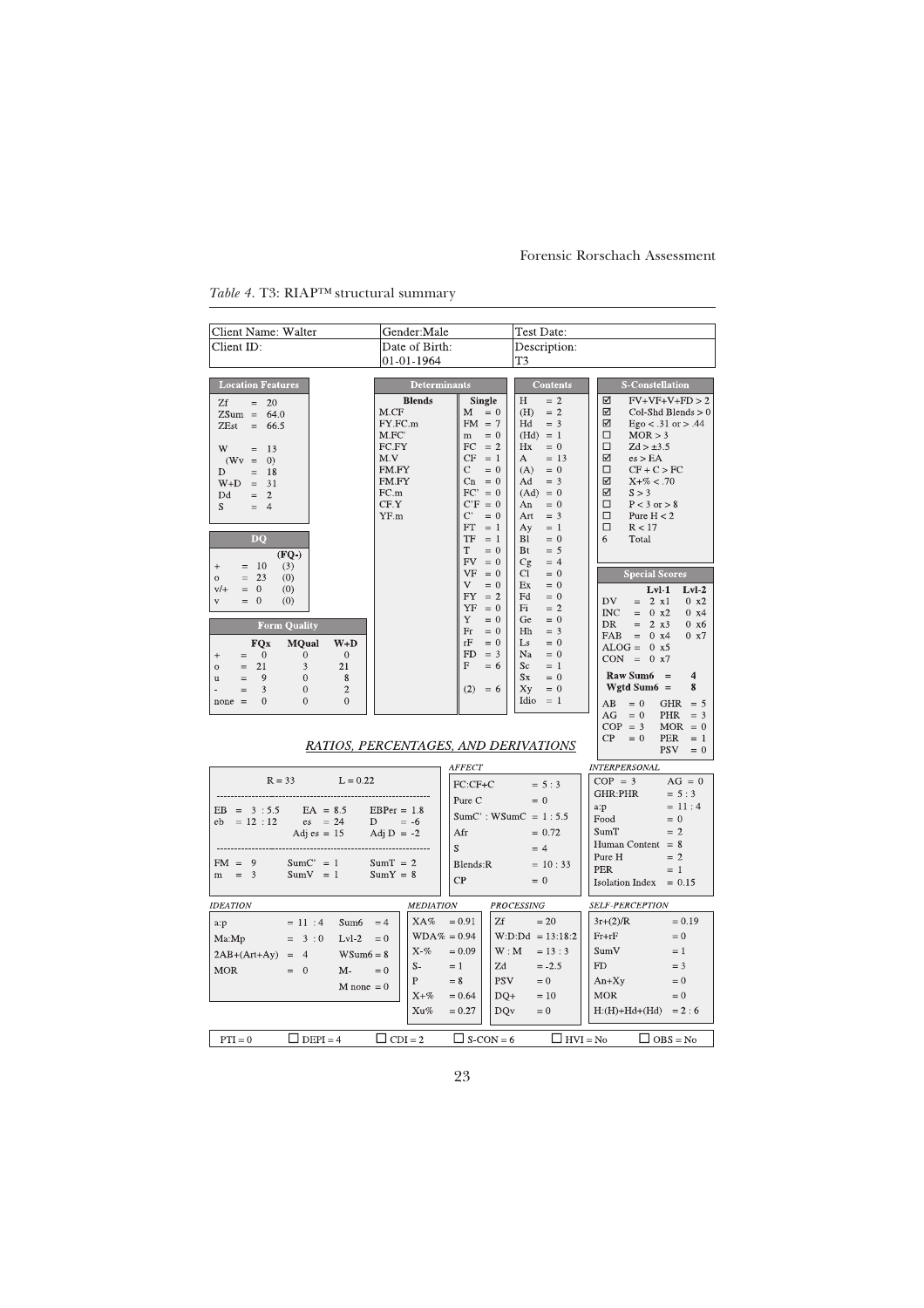dency to externalize difficulties. The codetype 463 is the same as at T2, suggesting overcontrol, neediness, superficial "niceness," and role playing with the hostility and resentment showing underneath.

## *Rorschach Data*

The Rorschach protocol at T3 (Table 4) suggests some changes in Walter's psychological make-up. Remarkably, *DEPI* and *HVI* are no longer positive. However, he still experiences the ill effects of more situational stress than he can manage adequately  $(D \leq AdjD)$ . His responses do suggest a growing capacity for self-insight (*FD* = 3, whereas at T2 *FD* = 2, and at T1  $FD = 0$ ). This positive development (unfortunately) still goes handin-hand with overwhelming feelings of fear, helplessness ("too upset to think straight"), and a collapse of coping effectiveness subsequent to the onset of stress  $(Y = 8; D = -6; AdjD = -2)$ . At the same time, however, Walter's *Afr* .72 (*Afr* was .42 at T2) indicates that he is less likely to avoid emotional interaction with his environment. Walter has chronic inferiority feelings  $(3r + (2)/R = .19)$ . At present, he is more outgoing and seeking out harmonious relationships with others (*COP* = 3, whereas at T2 *COP* = 2, and at T1 *COP* = 1). His strong need for emotional closeness, however, is ungratified and he experiences distress as a result  $(T = 2)$ . Given the difficulties he has interacting with people in general, it is understandable that he would become deeply dependent on a person who gratifies his needs for affection and warmth. It is also expected that he would react with profound hurt and anger if this relationship were threatened.

## **Treatment Recommendations**

In light of the test results, it is expected that it will take a substantial amount of time before Walter and the new treatment staff will have established a working alliance. For the patient, a supportive and structured approach remains advised, to assist Walter in arranging his life in such a way that his stress levels are more in line with his limited resources. (*D*-score and *Adj. D*-score are both minus). Positive contact with his employer and colleagues, relaxing leisure activities, and realistic plans for the future are important foci for this treatment phase.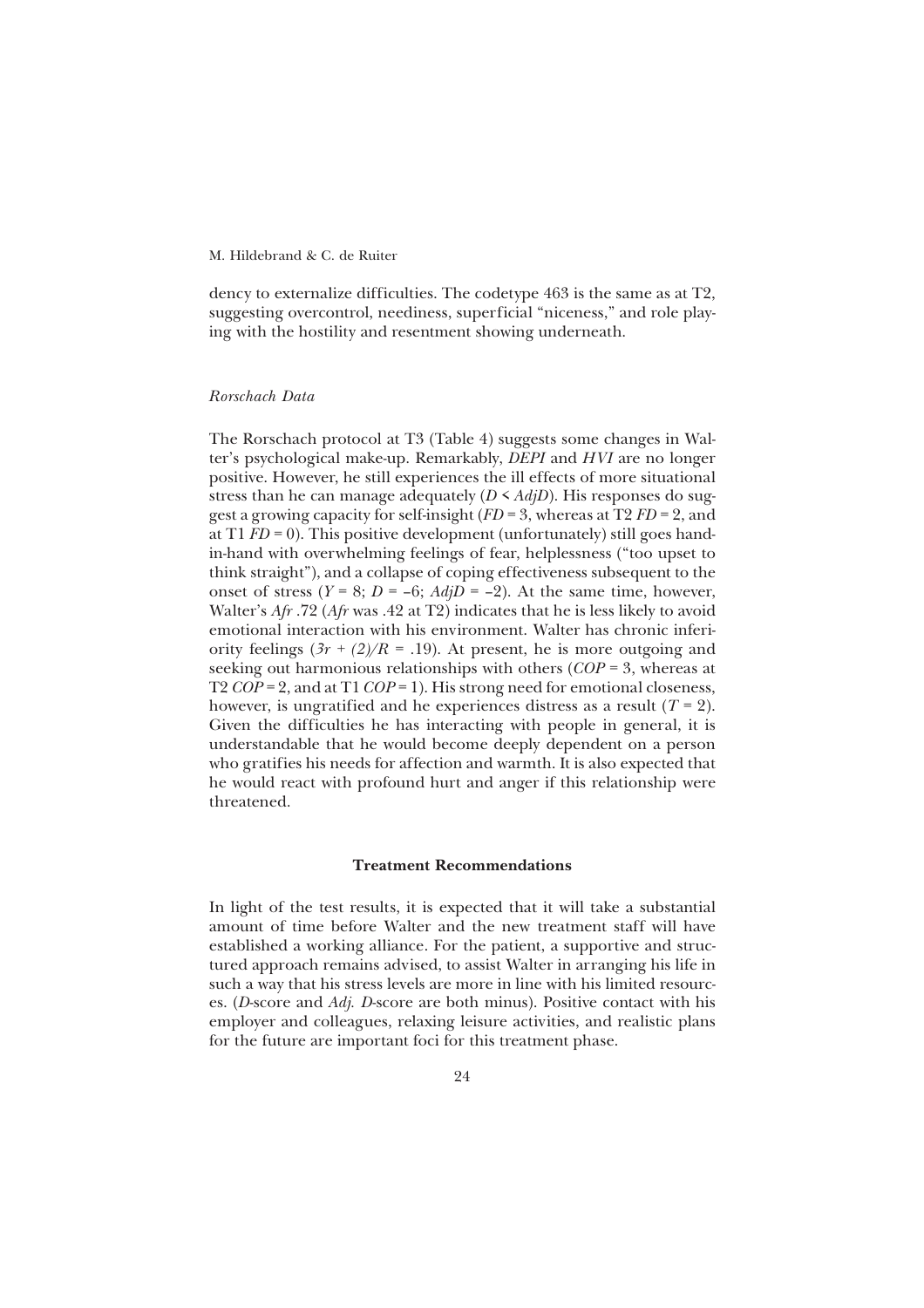# **Risk Assessment After 3 Years of Treatment: Administration of the HCR-20**

The hospital aims to limit the duration of the inpatient treatment phase for each patient, of course without losing sight of society's safety. Preceding the next transmural phase in the treatment, the HCR-20 for the assessment of violence risk is completed independently by a psychologist as well as by Walter's treatment supervisor. In a consensus meeting they arrive at the coding of the HCR-20 shown in Table 5.

|                | Name: Walter                                                            |                  |
|----------------|-------------------------------------------------------------------------|------------------|
|                | Historical items                                                        | Code (0, 1, 2)   |
| $H_1$          | Previous violence                                                       | $\overline{2}$   |
| H <sub>2</sub> | Young age at first violent incident                                     | $\overline{2}$   |
| H <sub>3</sub> | Relationship instability                                                | $\overline{2}$   |
| H <sub>4</sub> | <b>Employment problems</b>                                              | 1                |
| H <sub>5</sub> | Substance use problems                                                  | $\overline{2}$   |
| $H_6$          | Major mental illness                                                    | $\theta$         |
| H <sub>7</sub> | Psychopathy                                                             | 1                |
| H 8            | Early maladjustment                                                     | $\overline{2}$   |
| H <sub>9</sub> | Personality disorder                                                    | $\overline{2}$   |
| H10            | Prior supervision failure                                               | $\overline{2}$   |
|                | Total historical items:                                                 | 16/20            |
|                | Clinical items                                                          | Code $(0, 1, 2)$ |
| C1             | Lack of insight                                                         | 1                |
| C <sub>2</sub> | Negative attitudes                                                      | 1                |
| C <sub>3</sub> | Active symptoms of major mental illness                                 | $\Omega$         |
| C4             | Impulsivity                                                             | 1                |
| C <sub>5</sub> | Unresponsive to treatment                                               | 1                |
|                | Total clinical items:                                                   | 3/10             |
|                | <i>Risk management items</i> $\Box$ In $\Box$ Out<br>(transmural phase) | Code $(0,1, 2)$  |
| R1             | Plans lack feasibility                                                  | 1                |
| R <sub>2</sub> | Exposure to destabilizers                                               | 1                |
| R <sub>3</sub> | Lack of personal support                                                | 1                |
| R <sub>4</sub> | Noncompliance with remediation attempts                                 | $\theta$         |
| R <sub>5</sub> | <b>Stress</b>                                                           | 1                |
|                | Total risk management items:                                            | 3/10             |
|                | HCR-20 total score:                                                     | 21/40            |

*Table 5*. HCR-20 of Walter, preceding his transmural phase

*Final risk judgment* low  $\Box$  moderate  $\Box$  high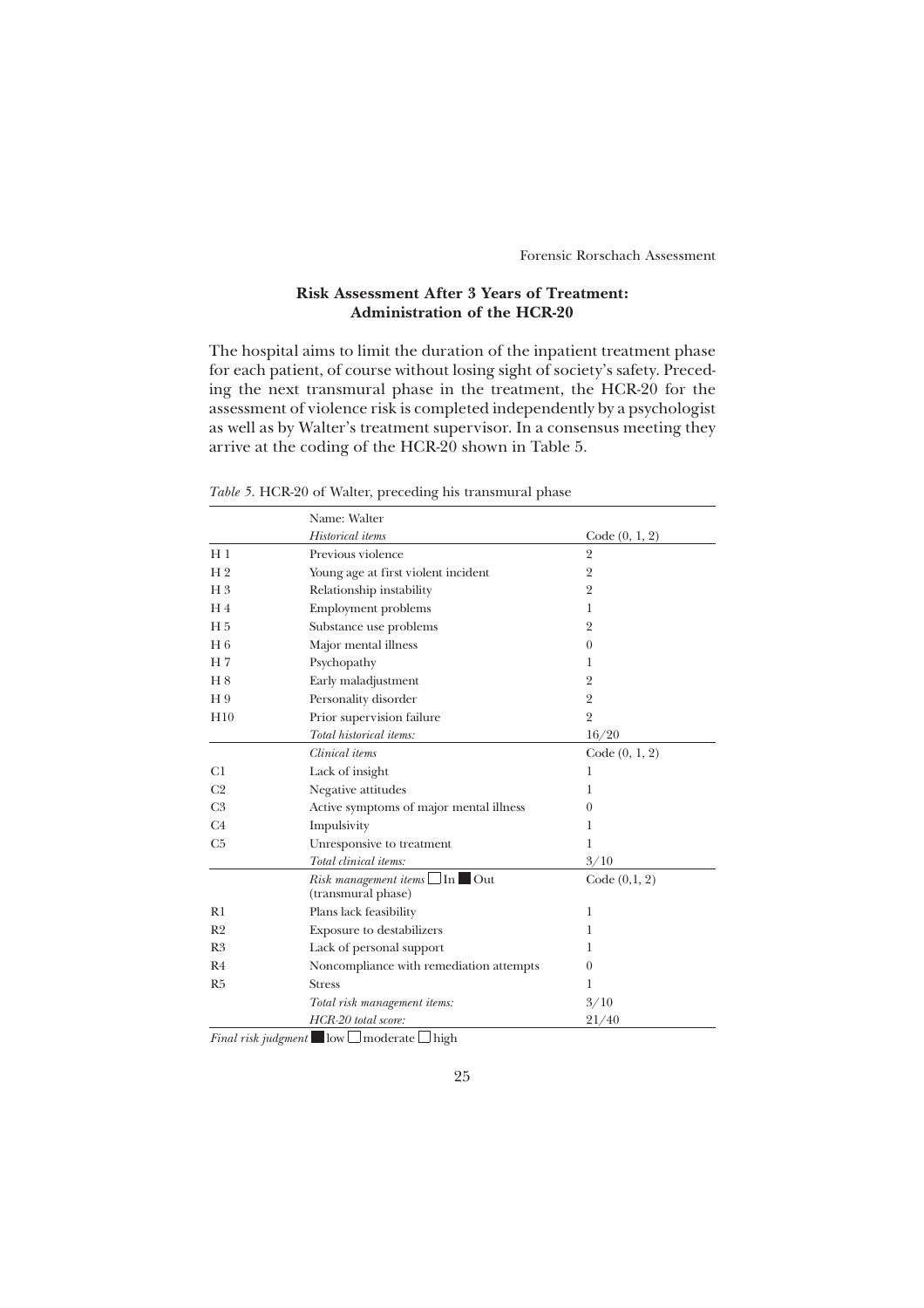According to the psychologist and Walter's treatment supervisor, he fulfilled the criteria for most of the historical risk. They also agree on the fact that four of the five clinical risk factors are partially present, just like a few of the risk management items: plans lack feasibility, exposure to destabilizers, lack of personal support, and stress. Their final risk judgment is "low risk"; all the risk factors that are present are historical in nature, none of the clinical and risk management items are "definitely present." They also conclude that his job (he has work at his own level) is an important protective factor for Walter, because it enhances his self-esteem and keeps the depression at a distance.

# **Final Remarks**

In this article, we described a broad outline of the specific possibilities of psychological assessment in a forensic context. Forensic psychology, and forensic psychological assessment, is a relatively young discipline, certainly in The Netherlands. The research base is small, as a result of which the ideal of *evidence-based practice* tends to be *practice-based evidence*. There are practically no normative data available on forensic populations. For many cases, the relationship between a mental disorder and an offense cannot be proven based on empirical evidence.

The nature of psychological assessment in a forensic context and its fragile scientific basis impose a heavy responsibility on psychologists in choosing a suitable test battery and in reporting the results as transparently as possible. The ethical standards for cautious formulations apply even more in forensic psychological assessment than in general psychological assessment.

The case example illustrates the serious and structural personality pathology that is often present in forensic psychiatric patients. This psychopathology is difficult to change, as indicated by the stability of the MMPI-2 profiles and the variables of the RIM *CS*. However, there were some positive changes in the test results. Only the objective measurement of such changes, using reliable and valid psychological tests, can increase our knowledge on the effectiveness of forensic psychiatric treatment.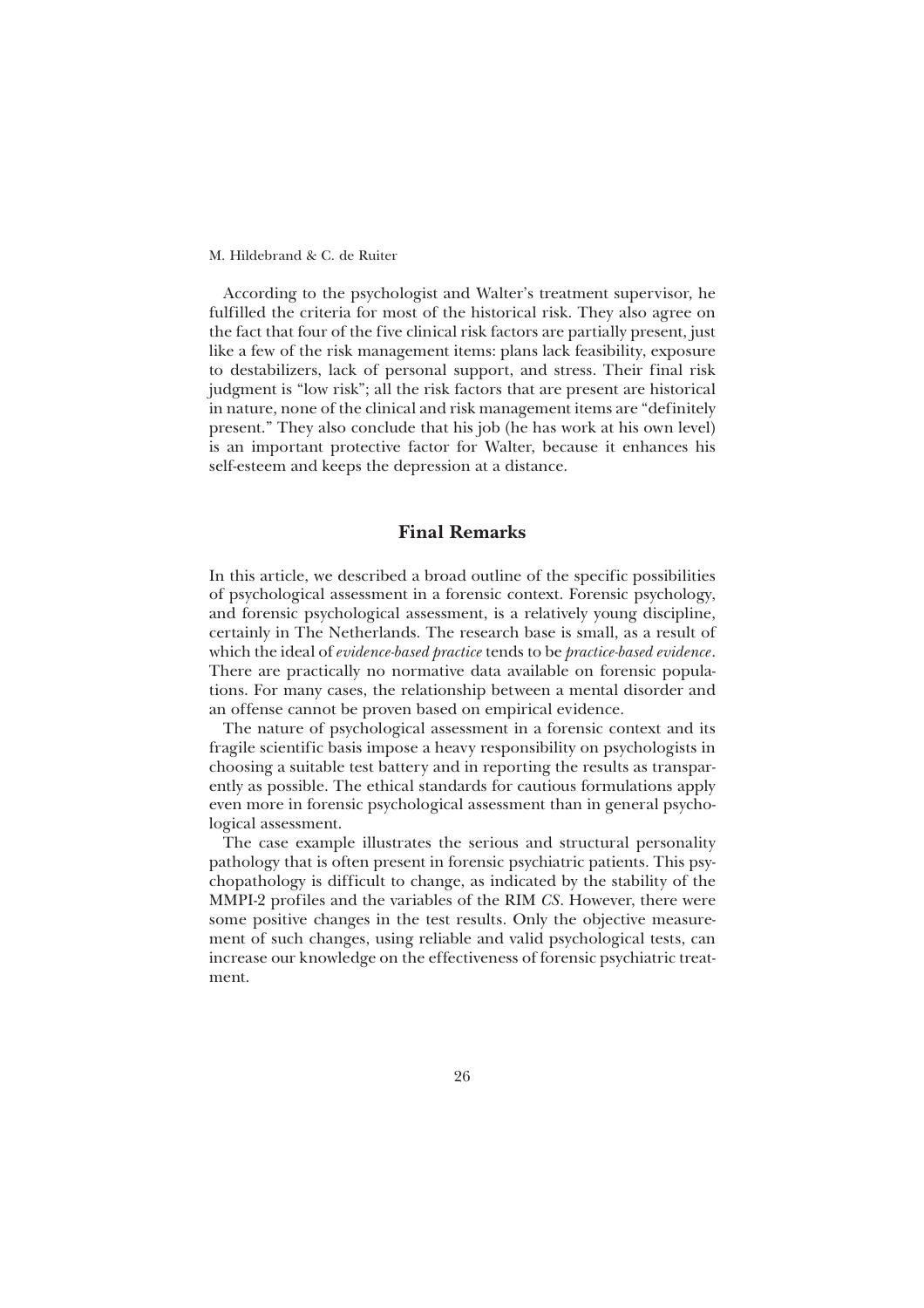# **References**

- Akhtar, S. (1989). Narcissistic personality disorder: Descriptive features and differential diagnosis. *Psychiatric Clinics of North America*, *12*, 505–529.
- Akhtar, S. (1999). *Inner torment: Living between conflict and fragmentation*. Northvale, NJ: Aronson.
- American Psychiatric Association. (1994). *Diagnostic and statistical manual of mental disorders: Fourth edition (DSM-IV)*. Washington, DC: Author.
- American Psychology-Law Society. (1991). Forensic psychology specialty guidelines. *Law and Human Behavior, 15, 655–665.*
- Barratt, E.S. (1959). Anxiety and impulsiveness related to psychomotor efficiency. *Perceptual and Motor Skills*, *9*, 191–198.
- Barratt, E.S. (1994). Impulsiveness and aggression. In J. Monahan & H. Steadman (Eds.), *Violence and mental disorder: Developments in risk assessment* (pp. 61–79). Chicago: University of Chicago Press.
- Beek, D.J. van (1999). *De delictscenarioprocedure bij seksueel agressieve delinquenten* [The offence script procedure with sexually aggressive offenders]. Deventer, The Netherlands: Gouda Quint.
- Boer, D.P., Hart, S.D., Kropp, P.R., & Webster, C.D. (1997). *Manual for the Sexual Violence Risk-20: Professional guidelines for assessing risk of sexual violence*. Vancouver, BC: British Columbia Institute Against Family Violence.
- British Psychological Society. (2002). *Ethical guidelines on forensic psychology*. Leicester, UK: British Psychological Society.
- Butcher, J.N., Dahlstrom, W.G., Graham, J.R., Tellegen, A., & Kaemmer, B. (1989). *Minnesota Multiphasic Personality Inventory-2 (MMPI-2): Manual for administration and scoring*. Minneapolis: University of Minnesota Press.
- Emmerik, J.L. van (1989). *TBS en recidive: Een beschrijving van ter beschikking gestelden van wie de maatregel is beëindigd in de periode 1979–1983.* [Recidivism after forensic psychiatric treatment: A description of forensic patients who were released between 1973–1983]. Arnhem, the Netherlands: Gouda Quint.
- **[not cited in text]**Emmerik, J.L. van (1997). *Prevalence findings TBS 1990–1996*. Utrecht, The Netherlands: Dr. F.S. Meijers Instituut, Department of Monitoring and Research.
- Exner, J.E., Jr. (1993). *The Rorschach: A comprehensive system* (Vol. 1, 3rd ed.). New York: Wiley.
- Exner, J.E. (2000). *A primer for Rorschach interpretation*. Asheville, NC: Rorschach Workshops.
- Exner, J.E., Jr. (2001). *A Rorschach workbook for the comprehensive system*. Asheville, NC: Rorschach Workshops.

**[may have been cited incorrectly]**Friedman, A.F., Lewak, R., Nichols, D.S., & Webb, J.T. (2001). *Psychological assessment with the MMPI-2*. Mahwah, NJ: Erlbaum.

Gacono, C.B., & **[not cited in text]**Meloy, J.R. (1994). *The Rorschach assessment of aggressive and psychopathic personalities*. Hillsdale, NJ: Erlbaum.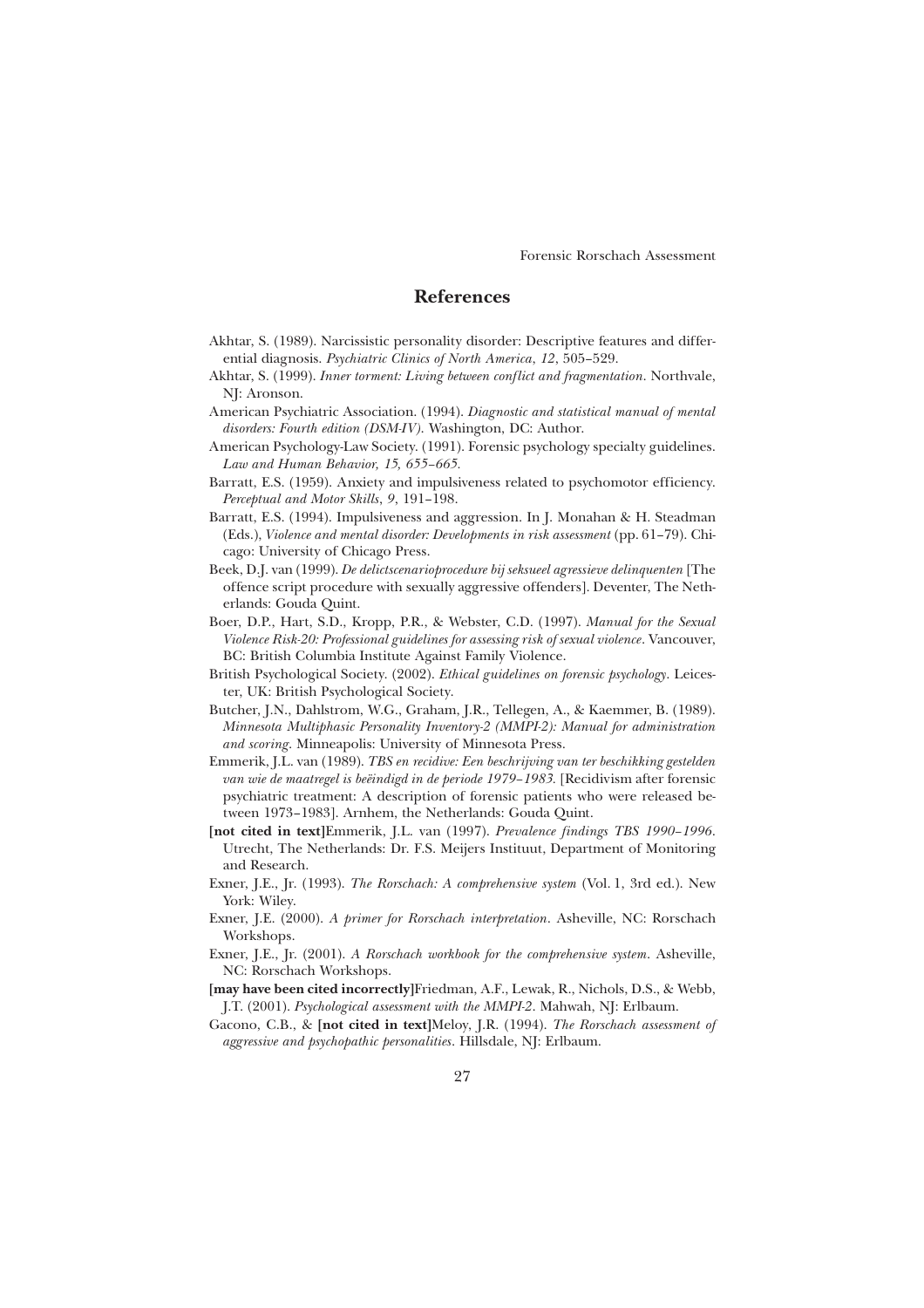- Greenberg, S.A., & Shuman, D.W. (1997). Irreconcilable conflict between therapeutic and forensic roles. *Professional Psychology: Research and Practice, 28*, 50–57.
- Greeven, P.G.J. (1997). *De intramurale behandeling van forensisch psychiatrische patiënten met een persoonlijkheidsstoornis: een empirisch studie* [Treatment outcome in personality disordered forensic patients: An empirical study]. Deventer, The Netherlands: Gouda Quint.
- Greeven, P.G.J., & Ruiter, C., de (2004). Personality disorders in a Dutch forensic psychiatric sample: Changes with treatment. *Criminal Behavior and Mental Health, 14*, 280–290.
- **[not cited in text]**Hagen, M.A. (1997). *Whores of the court: The fraud of psychiatric testimony and the rape of American justice*. New York: HarperCollins.
- Hare, R.D. (1991). *Manual for the Hare Psychopathy Checklist-Revised*. Toronto, Canada: Multi-Health Systems.
- Hare, R.D. (2003). *Hare Psychopathy Checklist-Revised* (2nd ed.). Toronto, Canada: Multi-Health Systems.
- Hildebrand, M. (2004). *Psychopathy in the treatment of forensic psychiatric patients: Assessment, prevalence, predictive validity, and clinical implications*. Amsterdam: Dutch University Press.
- **[not cited in text]**Hildebrand, M., & Ruiter, C. de (1999). Classificatie en diagnostiek **[TRANSLATION PLEASE]**. In C. de Ruiter & M. Hildebrand (Eds.), *Behandelingsstrategieën bij forensisch psychiatrische patiënten* **[TRANSLATION PLEASE]** (pp. 1–8). Houten: Bohn Stafleu Van Loghum.
- Hildebrand, M., & Ruiter, C. de (2004). PCL-R psychopathy and its relation to DSM-IV Axis I and Axis II disorders in a sample of male forensic psychiatric patients in The Netherlands. *International Journal of Law and Psychiatry*, *27*, 233–248.
- Hildebrand, M., Ruiter, C. de, & Beek, D.J. van (2001). *SVR-20: Richtlijnen voor het beoordelen van het risico van seksueel gewelddadig gedrag* [SVR-20. Guidelines for the assessment of risk of sexual violence]. Utrecht, The Netherlands: Dr. Henri van der Hoeven Stichting, Forum Educatief.
- **[not cited in text]**Hildebrand, M., Ruiter, C. de, & Nijman, H. (2004). PCL-R psychopathy predicts disruptive behavior among male offenders in a Dutch forensic psychiatric hospital. *Journal of Interpersonal Violence*, *19*, 13–29.
- Hildebrand, M., Ruiter, C. de, & Vogel, V. de (2004). Psychopathy and sexual deviance in treated rapists: Association with sexual and nonsexual recidivism. *Sexual Abuse: A Journal of Research and Treatment*, *16*, 1–24.
- Hildebrand, M., Ruiter, C. de & Zaane, B. van. (submitted). PCL-R psychopathy and change in dynamic risk factors during inpatient psychiatric treatment.
- Hyler, S.E., & Rieder, R.O. (1987). *Personality Disorder Questionnaire-Revised*. New York: New York State Psychiatric Institute.
- Jacobson, N.S., & Truax, P. (1991). Clinical significance: A statistical approach to defining meaningful change in psychotherapy research. *Journal of Consulting and Clinical Psychology, 59*, 12–19.
- LaForge, R., & Suczek, R.F. (1955). The interpersonal dimension of personality: III. An interpersonal checklist. *Journal of Personality, 24*, 94–94–112.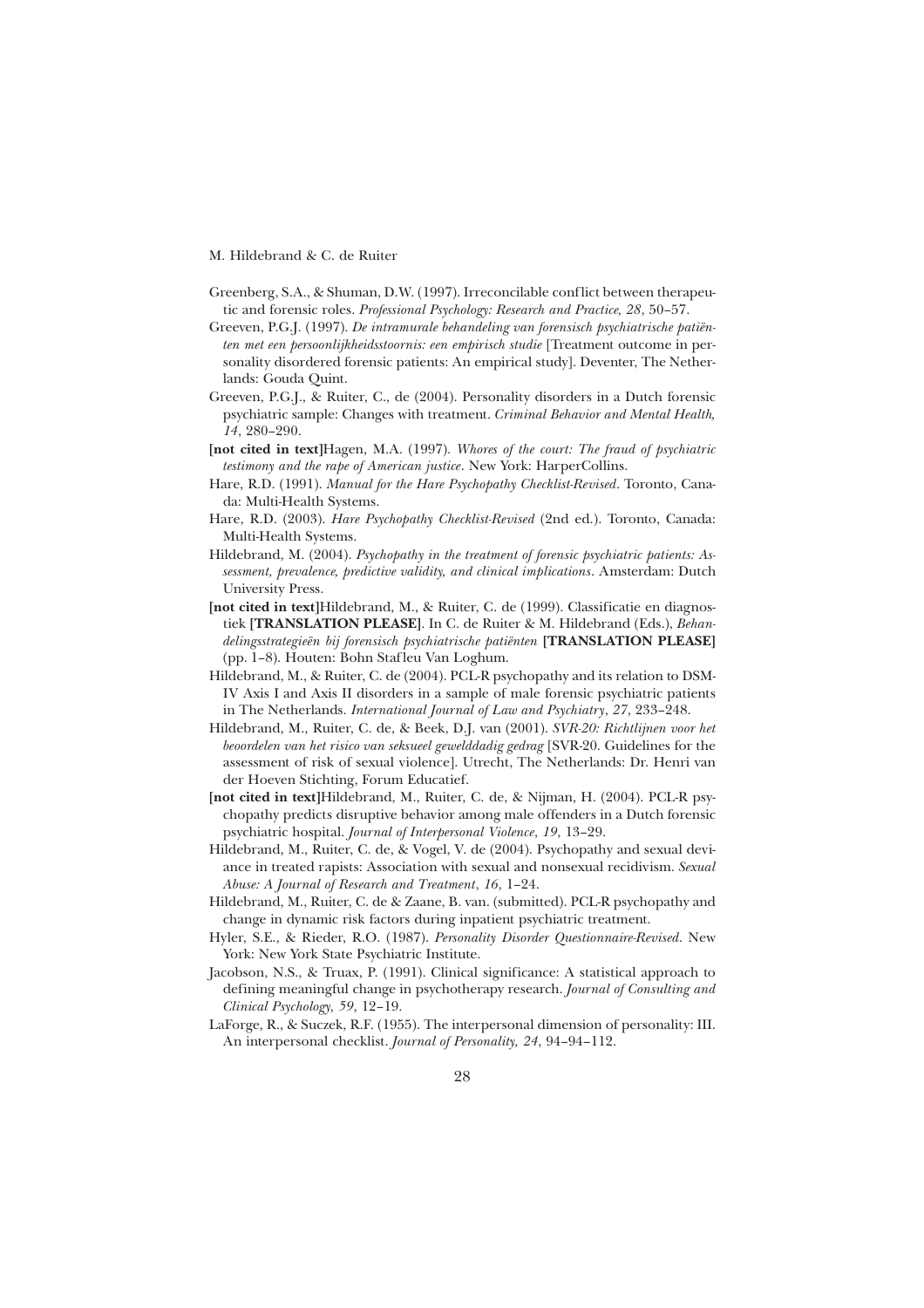- Leuw, E. (1999). *Recidive na de TBS: patronen, trends en de inschatting van gevaar* [Recidivism after forensic psychiatric treatment: Patterns, trends, processes, and risk assessment]. Deventer: Gouda Quint.
- **[not cited in text]**Malsch, M., & Hielkema, J. (1999). Forensic assessment in Dutch criminal insanity cases: Participants' perspectives. In M. Malsch & J.F. Nijboer (Eds.), *Complex cases: Perspectives on The Netherlands criminal justice system* (pp. 213–228). Amsterdam: Thela Thesis.
- McLellan, A.T., Luborsky, L., Woody, G.E., & O'Brien, C.P. (1980). An improved diagnostic evaluation instrument for substance abuse patients: The addiction severity index. *Journal of Nervous and Mental Disease*, *168*, 26–33.
- Meyer, G.J. (1997). On the integration of personality assessment method: The Rorschach and MMPI. *Journal of personality Assessment, 68*, 297–330.
- Meyer, G.J., Finn, S.E., Eyde, L.D., Kay, G.G., Moreland, K.L., Dies, R.R., Eisman, E.J. et al. (2000). Psychological testing and psychological assessment: A review of evidence and issues. *American Psychologist, 56*, 128–165.
- Niemantsverdriet, J.R. (1993). *Achteraf bezien: over het evalueren van ter beschikking stellingen* [In retrospect: Evaluating committals to a forensic mental hospital]. Utrecht, The Netherlands: Elinkwijk.
- Novaco, R.W. (1994). Anger as a risk factor for violence among the mentally disordered. In J. Monahan & H. Steadman (Eds.), *Violence and mental disorder: Developments in risk assessment* (pp. 21–59). Chicago: University of Chicago Press.
- Pfohl, B., Blum, N., & Zimmerman, M. (1995). *Structured Interview for DSM-IV Personality (SIDP-IV)*. Iowa City: University of Iowa, Department of Psychiatry.
- Philipse, M., Ruiter, C. de, Hildebrand, M., & Bouman, Y. (2000). *HCR-20. Beoordelen van het risico van gewelddadig gedrag. Versie 2* [HCR-20. Assessing the risk of violence. Version 2]. Nijmegen/Utrecht: Prof.mr. W.P.J. Pompestichting/Dr. Henri van der Hoeven Stichting.
- Rogers, R. (Ed.) (1997). *Clinical assessment of malingering and deception* (2nd ed.). New York: Guilford.
- **[may have been cited incorrectly]**Ruiter, C. de (2000a). Forensische psychodiagnostiek en risicotaxatie: ontwerp van een forensisch psychologisch testinstrumentarium [Forensic psychological assessment and risk assessment: Design of a forensic psychological test battery]. In T.I. Oei & M.S. Groenhuijsen (Red.), *Forensische psychiatrie anno 2000: Actuele ontwikkelingen in breed perspectief***[TRANSLATION PLEASE]** (pp. 301–315). Deventer: Gouda Quint.
- **[may have been cited incorrectly]**Ruiter, C. de (2000b). Persoonlijkheidsstoornissen en delinquent gedrag, milieutherapie in een forensisch psychiatrisch ziekenhuis. [Personality disorders and delinquent behavior: Milieu therapy in a forensic psychiatric hospital]. In C. Janzing, A. van den Berg, & F. Kruisdijk (Eds.), *Handboek voor mileutherapie: Theorie en praktijk van de klinische psychotherapie* [Handbook for milieutherapy: The theory and practice of clinical psychotherapy] (pp. 56–71). Assen, The Netherlands: Van Gorcum.
- Ruiter, C., de & Greeven, P.G.J. (2000). Personality disorders in a Dutch forensic